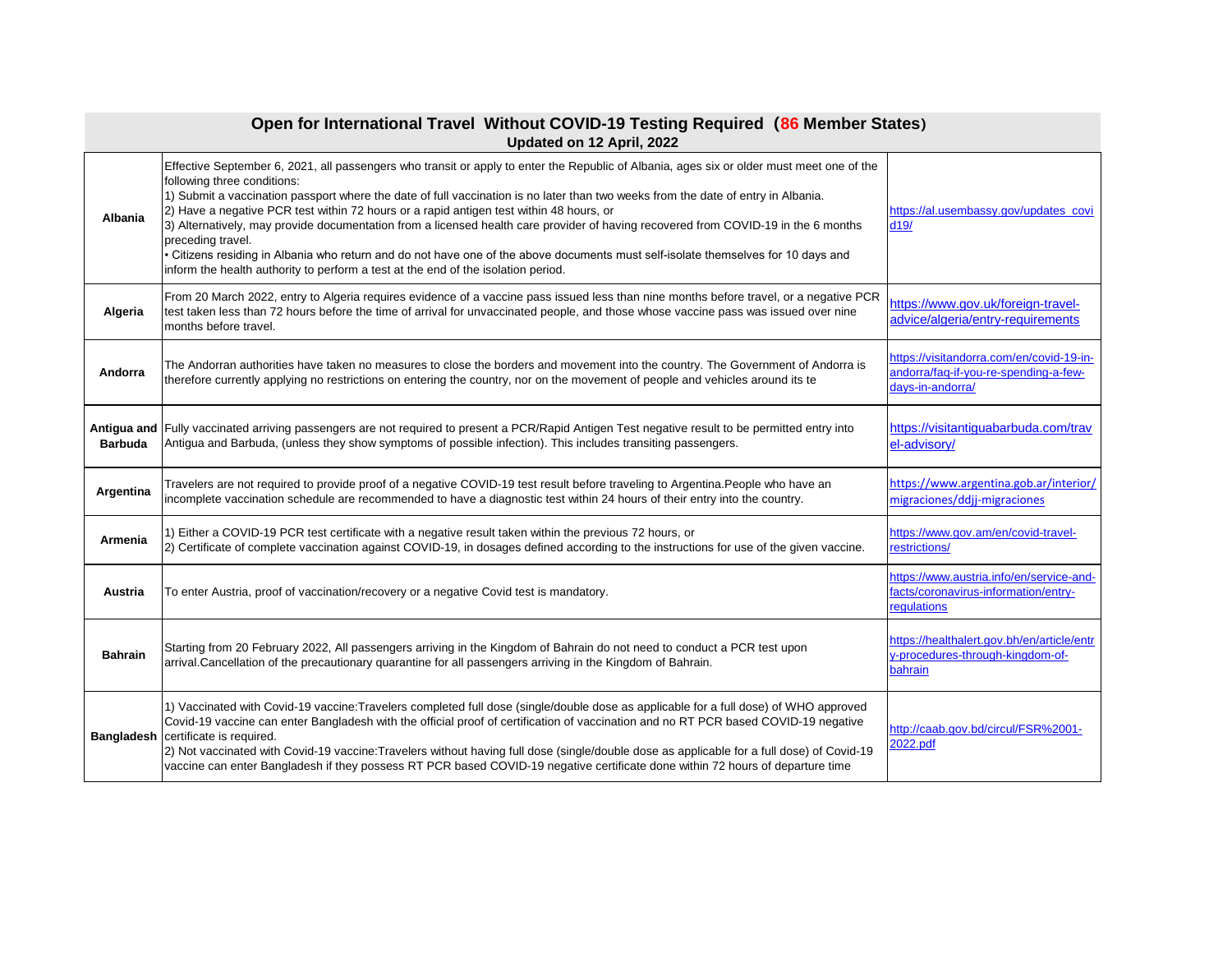| <b>Belgium</b>            | For all trips to Belgium, people who do not have their main residence in Belgium are required to present a valid vaccination certificate or a <i>https://www.info-</i><br>negative test result. No additional rules apply (neither testing nor quarantine. This rule does not apply to shor                                                                                                                                                                                                                                                             | coronavirus.be/en/faq/#006                                                                                                          |
|---------------------------|---------------------------------------------------------------------------------------------------------------------------------------------------------------------------------------------------------------------------------------------------------------------------------------------------------------------------------------------------------------------------------------------------------------------------------------------------------------------------------------------------------------------------------------------------------|-------------------------------------------------------------------------------------------------------------------------------------|
| <b>Belize</b>             | Effective March 1, 2022, fully vaccinated travellers no longer require a negative test but must show proof of vaccination for entry into<br>Belize's airport, land borders or sea ports.                                                                                                                                                                                                                                                                                                                                                                | https://belizetourismboard.org/news-<br>and-gallery/belize-covid-19-travel-<br>updates/#1644266913182-1e31ba74-<br>2 <sub>de7</sub> |
| Bosnia and<br>Herzegovina | A foreigner who meets the conditions for entry into Bosnia and Herzegovina prescribed by the Aliens Act may enter Bosnia and<br>Herzegovina if he presents one of the following evidence at the border crossing point of Bosnia and Herzegovina:<br>1) negative finding of a PCR test or rapid antigen test for SARS-CoV-2, which is not more than 48 hours old if it comes from european<br>countries, and if it comes from other countries, which is not more than 72 hours old until arrival at the border crossing of Bosnia and                    | http://www.granpol.gov.ba/Content/Rea<br>d/76?title=Stranci                                                                         |
| <b>Bostswana</b>          | Fully vaccinated travelers with proof of a booster dose do not need to present negative COVID-19 test results. Others are required to show https://bw.usembassy.gov/covid-19-<br>proof of a negative PCR COVID-19 test within 72 hours of travel and must submit to vaccination on arrival at the Port of Entry.                                                                                                                                                                                                                                        | information/                                                                                                                        |
| <b>Brazil</b>             | Fully vaccinated travelers are not required to present proof of negative COVID-19 test results before traveling to Brazil.                                                                                                                                                                                                                                                                                                                                                                                                                              | https://www.in.gov.br/en/web/dou/-<br>/portaria-interministerial-n-670-de-1-<br>de-abril-de-2022-390351794                          |
| <b>Bulgaria</b>           | "Valid EU digital COVID certificate for examination" or a document showing a negative result of a rapid antigen test carried out up to 72<br>hours before entering the country, or a negative result of the polymerase chain reaction carried out up to 48 hours before entering the<br>country.                                                                                                                                                                                                                                                        | https://coronavirus.bg/bg/az-<br>sum/zavrashtam-se-bulgaria                                                                         |
| Cambodia                  | If you're fully vaccinated, you only need to present proof of vaccination to enter Cambodia. The Ministry of Health on March 17 announced<br>that fully vaccinated inbound passengers will no longer be required to show a PCR test result proving they are negative for the<br>coronavirus 72 hours prior to their arrival in Cambodia.                                                                                                                                                                                                                | https://www.gov.uk/foreign-travel-<br>advice/cambodia/entry-<br>requirements#entry-rules-in-<br>response-to-coronavirus-covid-19    |
| Canada                    | Starting April 1, 2022, pre-entry tests are no longer required for fully vaccinated travellers entering Canada by land, air or water. You must https://travel.gc.ca/travel-covid/travel<br>still use ArriveCAN within 72 hours before your arrival to Canada. Unvaccinated and partially vaccinated children 5 years of age or older<br>must provide a valid pre-entry test result, even if they are accompanying a fully vaccinated adult.<br>Children who are less than 5 years old are not required to test, regardless of their vaccination status. | restrictions/flying-canada-<br>checklist/covid-19-testing-travellers-<br>coming-into-<br>canada?utm_campaign=gac-amc-               |
|                           | Cape Verde's air and sea borders are open. You'll need to complete an International Travel Form on the Covid19.cv website and show<br>one of the following to enter the country:<br>Cape Verde 1.a valid COVID-19 vaccination certificate showing you are fully vaccinated<br>2.a COVID-19 recovery certificate showing you recovered from COVID-19 no more than 90 days before you travel<br>3.a COVID-19 PCR test done 72 hours before departure or an antigen test (Ag-RDT) done 48 hours before departure                                           | https://www.gov.uk/foreign-travel-<br>advice/cape-verde/entry-<br>requirements                                                      |
| Colombia                  | International travelers who entered Colombia should not present a negative PCR test to enter the country. They only have to do their<br>Check-Mig registration 24 hours before their flight at the following link: migracioncolombia.gov.co.                                                                                                                                                                                                                                                                                                            | https://colombia.travel/en/covid-19-<br>information                                                                                 |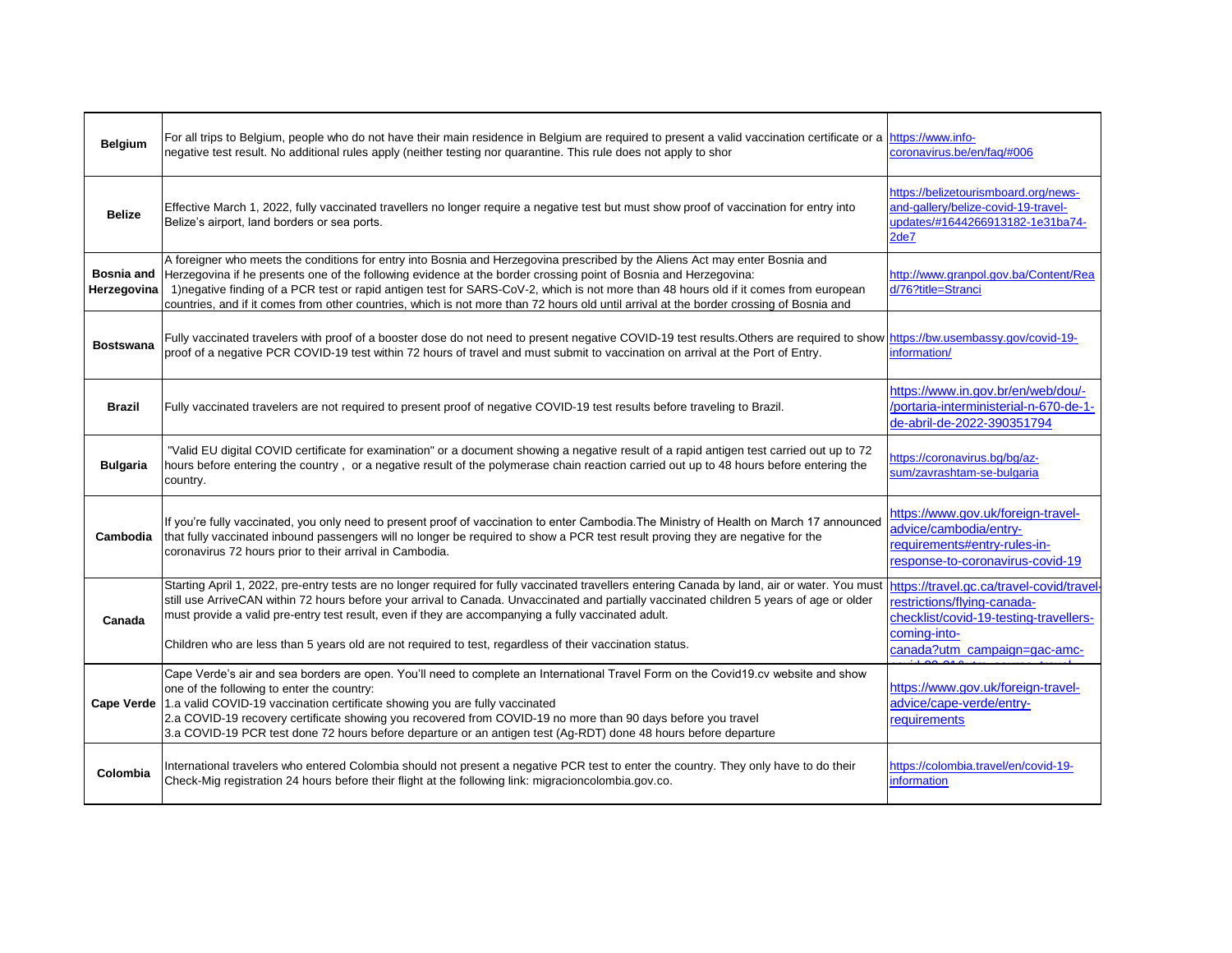| <b>Costa Rica</b>               | The Government of Costa Rica does not require tourists entering by air, land or sea to present a negative COVID-19 test, nor quarantine<br>upon arrival.                                                                                                                                                                                                                                                                                                                                                                                                                                                                                                                                                                                                                                                                                                                                                                                    | https://www.visitcostarica.com/en/costa-<br>rica/planning-your-trip/entry-<br>requirements                                                                       |
|---------------------------------|---------------------------------------------------------------------------------------------------------------------------------------------------------------------------------------------------------------------------------------------------------------------------------------------------------------------------------------------------------------------------------------------------------------------------------------------------------------------------------------------------------------------------------------------------------------------------------------------------------------------------------------------------------------------------------------------------------------------------------------------------------------------------------------------------------------------------------------------------------------------------------------------------------------------------------------------|------------------------------------------------------------------------------------------------------------------------------------------------------------------|
| <b>Croatia</b>                  | Passengers coming directly from the countries and/or regions of the European Union, i.e. countries and/or regions of the Schengen area<br>and Schengen associated countries, regardless of their citizenship, will be allowed entry into the Republic of Croatia i                                                                                                                                                                                                                                                                                                                                                                                                                                                                                                                                                                                                                                                                          | https://mup.gov.hr/uzg-<br>covid/english/286212                                                                                                                  |
| Cuba                            | In accordance with the international and national epidemiological situation of COVID-19 and the levels of immunization achieved, it has<br>been decided to make the following modifications to the entry requirements to the country as part of the International Health Control.<br>1) Eliminate as a requirement for entry to the country the presentation of a test for COVID-19 (Antigen Test or PCR-RT) carried out in the<br>country of origin, as well as the certificate of vaccination against COVID-19.2) Maintain the sampling for SARS CoV-2 study (free)<br>randomly to travelers at the points of entry into the country, taking into account the number of flights, the entry of boats and the<br>epidemiological risk represented by the country of origin.                                                                                                                                                                 | https://www.mintur.gob.cu/protocolos                                                                                                                             |
| <b>Czech</b><br><b>Republic</b> | As of December 27th, 2021, the rules for entry into the Czech Republic will be tightened for foreign nationals.<br>Foreign nationals (who are entitled to enter) travelling to the Czech Republic will have to present a negative PCR test result before the<br>travel. This obligation applies also to vaccinated persons and persons who recovered from COVID-19 in the last six months. It applies to<br>travels from all countries regardless of the level of risk of the COVID-19 transmission. Persons who are not vaccinated or who did not<br>recover from COVID-19 in the last six months, have to undergo a PCR test between 5th and 7th day after arrival.<br>This requirement does not apply to persons vaccinated with the COVID booster shot, children under 12 and children in the age group 12-<br>18 years who are fully vaccinated (booster shot not required). Other exceptions are specified in the protective measure. | https://www.mvcr.cz/mvcren/article/as-<br>of-december-27th-2021-the-rules-for-<br>entry-into-the-czech-republic-will-be-<br>tightened-for-foreign-nationals.aspx |
| <b>Denmark</b>                  | If you are vaccinated or previously infected: There are no travel restrictions when entering Denmark. If you are not vaccinated or<br>previously infected: There are no travel restrictions if you enter from EU or Schengen countries . If you enter from a country outside EU and<br>Schengen, you must take a test at a test centre within 24 hours upon entry (self-tests are not valid for this purpose).                                                                                                                                                                                                                                                                                                                                                                                                                                                                                                                              | https://en.coronasmitte.dk/travel-<br>rules/covidtravelrules                                                                                                     |
| Dominican<br><b>Republic</b>    | Most travelers (for example, from United States, Canada, Argentina, Mexico, Chile, Colombia, Panama, France, Germany, Italy, Russia,<br>Puerto Rico, etc.) do not need to present a negative COVID-19 test upon arrival to enter the Dominican Republic.                                                                                                                                                                                                                                                                                                                                                                                                                                                                                                                                                                                                                                                                                    | https://www.godominicanrepublic.com/n<br>ewsroom/coronavirus/                                                                                                    |
| <b>Egypt</b>                    | 1) All passengers travelling to Egypt (including Egyptians) must be in possession of negative PCR test certificate for COVID-19 with<br>Quick Response (QR) code, taken at a maximum of 72 hours before their flight departure time.<br>2) It is reported that the Government of Egypt will also allow travelers to enter with proof of a WHO-approved COVID-19 vaccination. The services/covid-19-information/<br>vaccination certificate must comply with the rules of the issuing country and contain a QR code. Note: most U.S. vaccination cards,                                                                                                                                                                                                                                                                                                                                                                                      | https://eg.usembassy.gov/u-s-citizen-                                                                                                                            |
| <b>El Salvador</b>              | The General Directorate of Migration and Aliens informed the entire Salvadoran and foreign population that, as of November 17, 2021, El<br>Salvador eliminates the sanitary requirements for entry into the national territory related to the presentation of nega                                                                                                                                                                                                                                                                                                                                                                                                                                                                                                                                                                                                                                                                          | https://www.mitur.gob.sv/el-salvador-<br>flexibiliza-las-medidas-sanitarias-para-<br>ingresar-al-pais/                                                           |
| <b>Estonia</b>                  | If you are vaccinated against COVID-19 or have had the disease, you must be prepared to submit a respective certificate. In case you<br>don't have a certificate, you must present or do a coronavirus test. The obligation of testing and isolation depends on the level of the risk<br>in Estonia at the time of travelling and the country from which you arrive. All people with symptoms of the disease must self-isolate.                                                                                                                                                                                                                                                                                                                                                                                                                                                                                                             | https://kriis.ee/en/travelling-crossing-<br>state-border/travelling-estonia/testing-<br>covid-certificates-self-isolation                                        |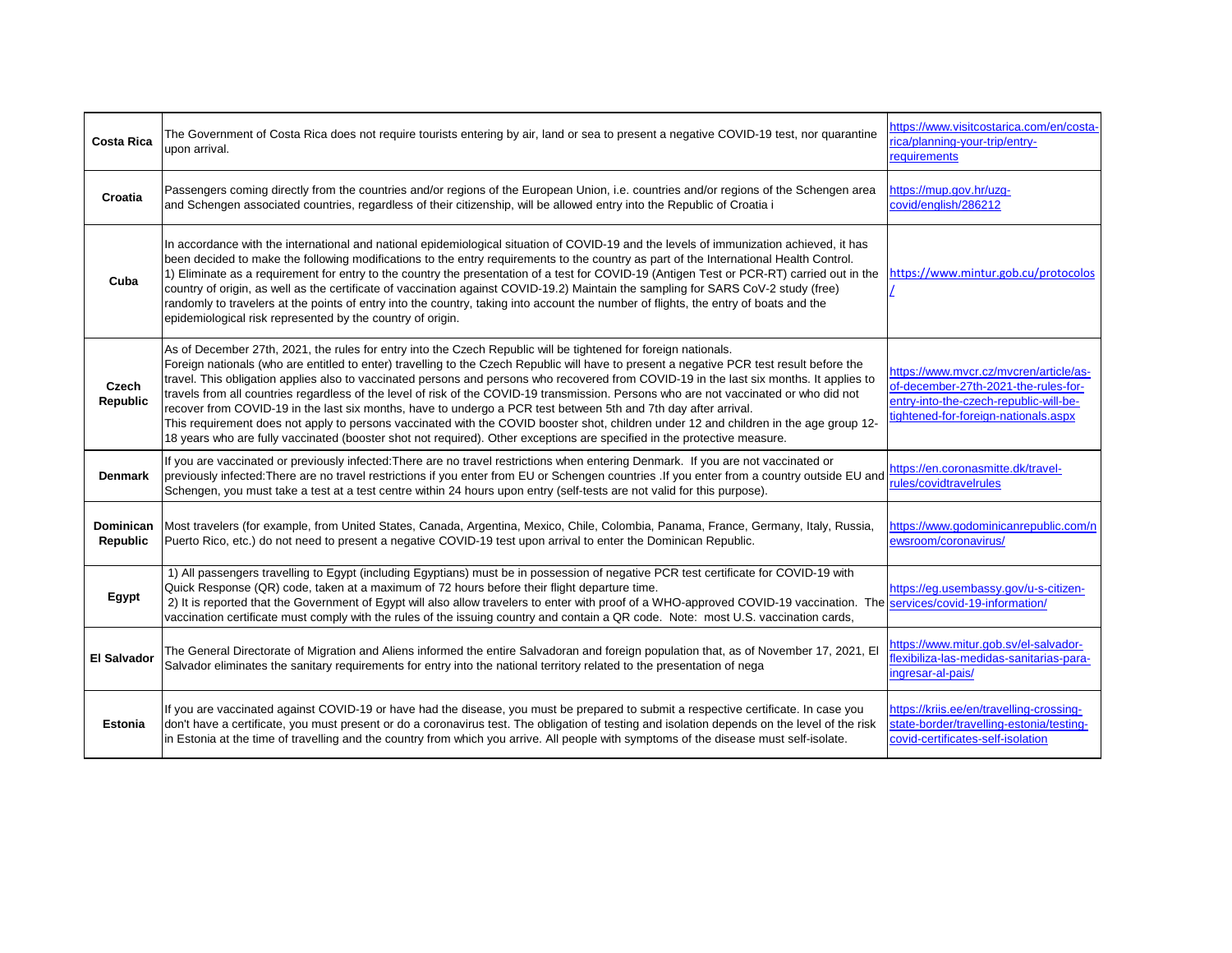| <b>Finland</b> | There are no entry restrictions when arriving from these countries(EU and Schengen countries, green list countries and regions). Person<br>may be granted entry into Finland from any country if they present:<br>1)a certificate of a complete and valid vaccination seriesLink to an external website, Opens in a new tab. At least 7 days must have<br>passed since the last vaccine dose has been received OR<br>2)a single certificate that the person has recovered from covid-19 virus and has gotten one dose of vaccine. It is equated to a complete<br>covid-19 vaccination series. OR<br>3) EU digital COVID certificateLink to an external website, Opens in a new tab that proves the person has recovered from covid-19 within 6<br>months.<br>4) All the above-mentioned requirements apply to persons born in 2006 or earlier.                                         | https://raja.fi/en/guidelines-for-border-<br>traffic-during-<br>pandemic#3externalborder                                                                                                                                                                     |
|----------------|----------------------------------------------------------------------------------------------------------------------------------------------------------------------------------------------------------------------------------------------------------------------------------------------------------------------------------------------------------------------------------------------------------------------------------------------------------------------------------------------------------------------------------------------------------------------------------------------------------------------------------------------------------------------------------------------------------------------------------------------------------------------------------------------------------------------------------------------------------------------------------------|--------------------------------------------------------------------------------------------------------------------------------------------------------------------------------------------------------------------------------------------------------------|
| <b>France</b>  | Since February 12, 2022, 1) For travelers vaccinated within the meaning of European regulations, no more tests is required on departure.<br>Proof of a complete vaccination schedule becomes sufficient to arrive in France, regardless of the country of origin, as was the case<br>before the distribution of the Omicron variant.2) For unvaccinated travellers, the obligation to present a negative test to travel to France<br>remains, but the measures on arrival (test, isolation) are lifted when they come from countries on the "green" list, characterized by a                                                                                                                                                                                                                                                                                                           | https://www.interieur.gouv.fr/covid-19-<br>international-travel                                                                                                                                                                                              |
| Gabon          | Travelers are not required to take a negative COVID-19 test (PCR and/or serology) result.                                                                                                                                                                                                                                                                                                                                                                                                                                                                                                                                                                                                                                                                                                                                                                                              | https://ga.usembassy.gov/u-s-citizen-<br>services/coronavirus-update/                                                                                                                                                                                        |
| Gambia         | Vaccinated travellers are not required to have a negative COVID-19 test result before arrival in the Gambia.                                                                                                                                                                                                                                                                                                                                                                                                                                                                                                                                                                                                                                                                                                                                                                           | https://gm.usembassy.gov/u-s-citizen-<br>services/covid-19-information/                                                                                                                                                                                      |
| Georgia        | From March 1, 2022, citizens of all countries, traveling by air, land, or sea from any country may enter Georgia if they present the<br>document confirming the full course of any COVID-19 vaccination OR present a negative PCR test taken within 72 hours (96 h)                                                                                                                                                                                                                                                                                                                                                                                                                                                                                                                                                                                                                    | https://raja.fi/en/guidelines-for-border-<br>traffic-during-<br>pandemic#3externalborder                                                                                                                                                                     |
| Germany        | People who are fully vaccinated against the coronavirus (SARS-CoV-2) with vaccines approved by the European Medicines Agency<br>(EMA) (or equivalents of these vaccines used in non-EU countries) can enter Germany from non-EU countries (with the exception of<br>China due to the lack of possibility of mutual entry). Such individuals can also enter Germany for the purpose of visits or tourism. Fully<br>vaccinated individuals as defined above can apply for visas at a German mission abroad if required.                                                                                                                                                                                                                                                                                                                                                                  | https://www.bmi.bund.de/SharedDocs/f<br>aqs/EN/topics/civil-<br>protection/coronavirus/travel-<br>restrictions-border-control/IV-<br>restrictions-applying-to-air-and-sea-<br>travel-outside-of-europe/what-rules-<br>apply-for-fully-vaccinated-people.html |
| Ghana          | All persons 18 years-old and above arriving in Ghana will be required to provide evidence of full vaccination for a COVID-19 vaccine.<br>Citizens of Ghana and foreign residentswho are not fully vaccinated, will, however, need to provide a negative PCR test result no more<br>than 48-hours old, will undergo an antigen test upon arrival in Ghana, and will be offered vaccination upon arrival. Ghana's Foreign<br>Missions have been instructed to make vaccination a requirement for visa acquisition. A person is said to be fully vaccinated when he or<br>she has taken the full dose of vaccines approved and registered by the Food and Drugs Authority (FDA) of Ghana. You need two doses<br>of AstraZeneca, Pfizer, Moderna, or Sputnik V to be declared as fully vaccinated. One dose of Johnson and Johnson vaccine is required<br>to be declared fully vaccinated. | https://gh.usembassy.gov/ghana-<br>covid-19-information/                                                                                                                                                                                                     |
| Grenada        | State of emergency revoked and all travel protocols lifted on 04th April 2022.                                                                                                                                                                                                                                                                                                                                                                                                                                                                                                                                                                                                                                                                                                                                                                                                         | https://covid19.gov.gd/                                                                                                                                                                                                                                      |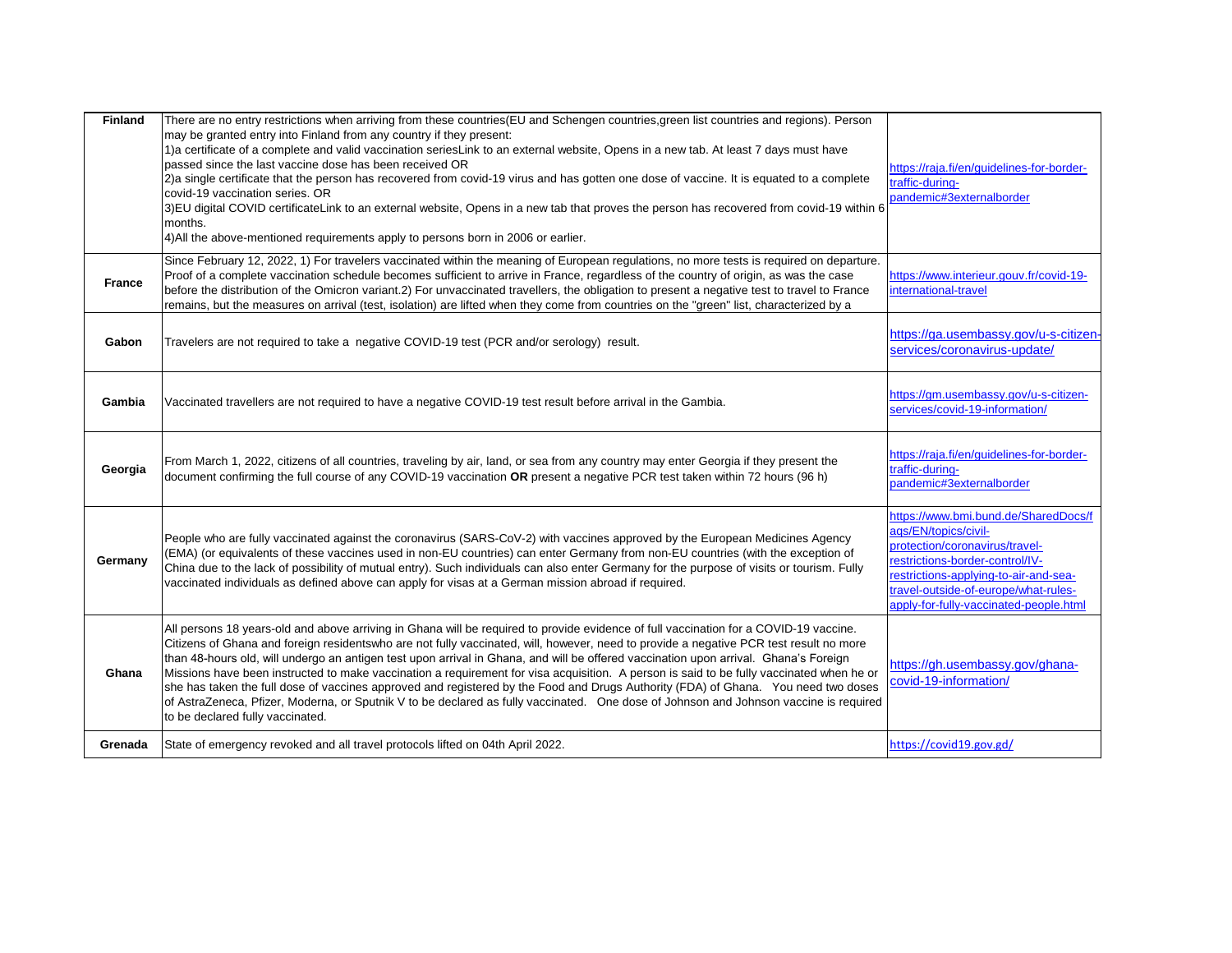| Guatemala       | Effective March 11, 2022, the Government of Guatemala has imposed the following COVID-related entry requirements:<br>Passengers who are Guatemalan citizens, foreigners, residents, accredited diplomats, or airline crew whose final destination is<br>Guatemala must present one of the following:<br>For all travelers aged 12 and over: Evidence of receiving a complete two-dose COVID-19 vaccination course (or one dose for Johnson &<br>Johnson), with the final dose being administered at least two weeks before beginning your trip to Guatemala; or<br>For all travelers aged 10 and over: Proof of a negative COVID-19 PCR or antigen test from a certified lab conducted no more than three<br>(3) days prior to check in at the airport or arrival at the land border.                                                                                                          | https://gt.usembassy.gov/alert-covid-<br>$19 - 2/$                                                                                                                                        |
|-----------------|------------------------------------------------------------------------------------------------------------------------------------------------------------------------------------------------------------------------------------------------------------------------------------------------------------------------------------------------------------------------------------------------------------------------------------------------------------------------------------------------------------------------------------------------------------------------------------------------------------------------------------------------------------------------------------------------------------------------------------------------------------------------------------------------------------------------------------------------------------------------------------------------|-------------------------------------------------------------------------------------------------------------------------------------------------------------------------------------------|
| <b>Honduras</b> | Effective June 2, 2021, The Government of Honduras has updated its requirements for entry into the country. All travelers must still<br>complete the online pre-check form, but fully vaccinated individuals with their original vaccination certificate are no longer required to<br>provide proof of a negative COVID test upon entry in Honduras.<br>1) Proof of Full Vaccination: Passengers must provide the original vaccination certificate documenting complete COVID-19 vaccination<br>(two doses of most vaccines; one dose of Johnson & Johnson) with at least 14 days after receipt of the final dose.<br>2) COVID-19 Test: Passengers who cannot provide proof of full vaccination must hand-carry the negative test results for a PCR, Antigen<br>or ELISA COVID-19 test taken less than 72 hours before entry into Honduras. Passengers must show the test results at check-in. | https://hn.usembassy.gov/covid-19-<br>information/                                                                                                                                        |
| <b>Hungary</b>  | On 7 March 2022, Government Decree No. 77 of 2022 (III. 4.) on the termination of certain safety measures against the coronavirus<br>pandemic entered into force, which repealed Government Decree No. 408 of 2020 (VIII. 30.) on travel restrictions during the period of<br>state of epidemiological preparedness.<br>In accordance with this, it is possible to enter the territory of Hungary by public road, railway, water and air traffic – regardless of<br>citizenship and protection against the coronavirus -, but other general conditions of entry (e.g. a valid travel document) must be provided.                                                                                                                                                                                                                                                                               | https://www.police.hu/en/content/for-<br>the-attention-of-travelers                                                                                                                       |
| Iceland         | There are no COVID-19 restrictions in Iceland, either domestically or at the border.                                                                                                                                                                                                                                                                                                                                                                                                                                                                                                                                                                                                                                                                                                                                                                                                           | https://island.is/en/p/entry                                                                                                                                                              |
| India           | Fully vaccinated travelers from 88 countries/regions with COVID-19 vaccination certificates issued from these countries are not required<br>to provide proof of a negative COVID-19 test result before traveling to India. Travelers must upload their COVID-19 vaccination certificate don10thFebruary2022.pdf<br>through the Air Suvidha portal.                                                                                                                                                                                                                                                                                                                                                                                                                                                                                                                                             | GuidelinesforInternationalarrivalsupdate<br>(mohfw.gov.in)                                                                                                                                |
| <b>Ireland</b>  | Passengers from overseas to Ireland with:an accepted proof of vaccination, or proof of recovery from COVID-19 in the prior 6 months do<br>not have to show an additional pre-departure COVID-19 test result.                                                                                                                                                                                                                                                                                                                                                                                                                                                                                                                                                                                                                                                                                   | https://www.gov.ie/en/publication/77952-<br>government-advice-on-international-<br>travel/#passengers-arriving-into-ireland-<br>from-outside-eueea-eu-iceland-<br>lichtenstein-and-norway |
|                 | With the following Ordinance of the Minister of Health, as of 1 March 2022 (up to 31 March 2022),the Country lists are eliminated and the<br>rules regulating entry into the national territory are now standardized. Entry into Italy shall be authorized upon the submission of:                                                                                                                                                                                                                                                                                                                                                                                                                                                                                                                                                                                                             | https://www.esteri.it/en/ministero/norma<br>tivaonline/focus-cittadini-italiani-in-                                                                                                       |
| <b>Italy</b>    | - the Passenger Locator Form (PLF) in digital of paper format;<br>- the Covid-19 Vaccine Passport (vaccination certificate, recovery certificate or negative molecular or antigen test) or any other<br>equivalent vaccination certificate recognized.                                                                                                                                                                                                                                                                                                                                                                                                                                                                                                                                                                                                                                         | rientro-dall-estero-e-cittadini-stranieri-in-<br>italia/                                                                                                                                  |
| Jordan          | The government announced on 17 Feb 2022 that travelers to the Kingdom, whether Jordanians or foreigners, are no longer required to<br>undergo a PCR test upon arrival to the Kingdom via any entry point.                                                                                                                                                                                                                                                                                                                                                                                                                                                                                                                                                                                                                                                                                      | http://international.visitjordan.com/Medi<br>aCenter/ShowNews/33#news                                                                                                                     |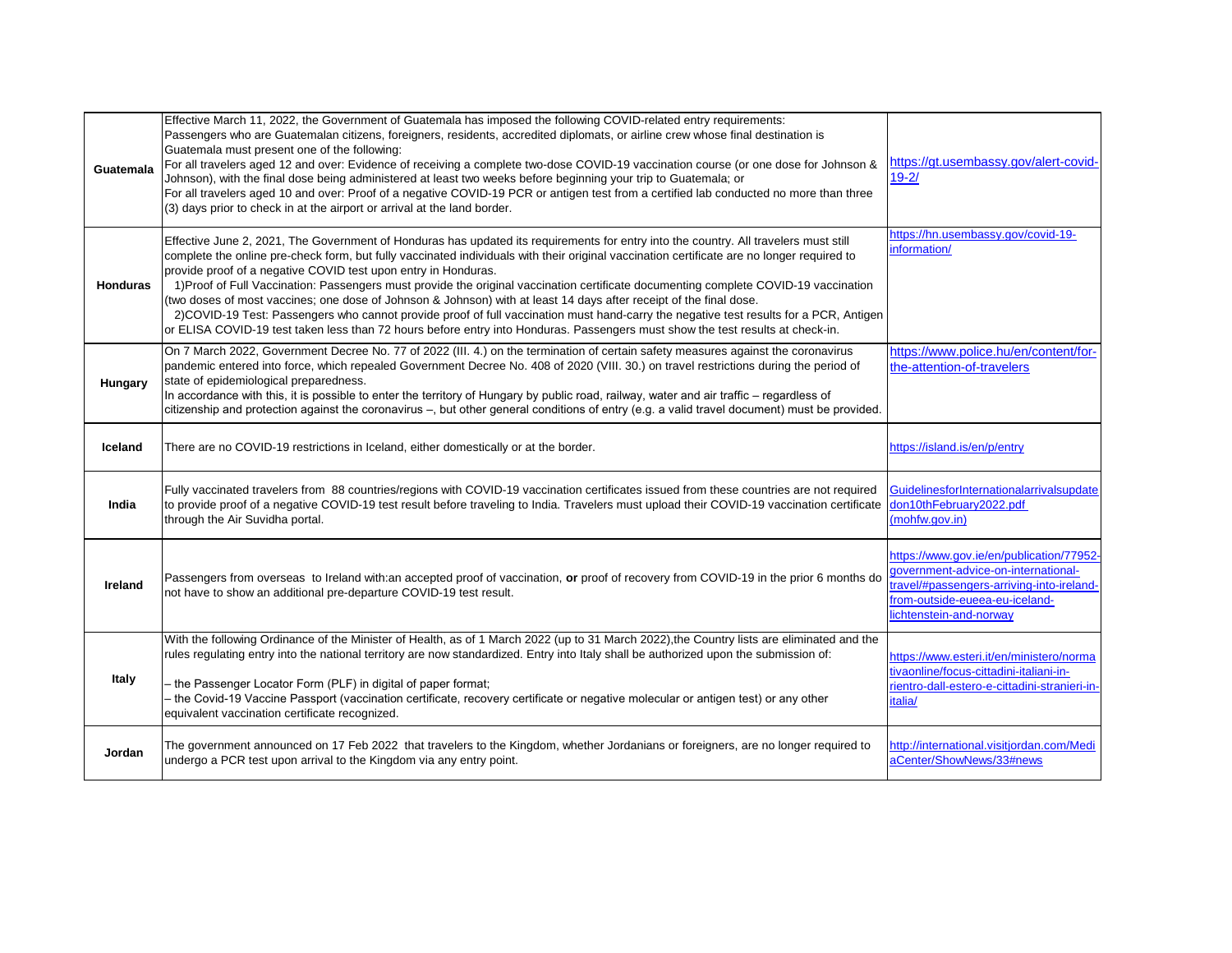| Kenya           | All travelers arriving into Kenya through any point of entry must have a certificate of COVID 19 vaccination. All travelers coming to Kenya<br>who are fully vaccinated shall be exempt from the requirement of a PCR test.                                                                                                                                                                                                                                                                                                                                                               | https://www.kcaa.or.ke/sites/default/f<br>iles/covid-19/documents/COVID-<br>19_TRAVEL_REQUIREMENTS_13.<br>3.2022.pdf         |
|-----------------|-------------------------------------------------------------------------------------------------------------------------------------------------------------------------------------------------------------------------------------------------------------------------------------------------------------------------------------------------------------------------------------------------------------------------------------------------------------------------------------------------------------------------------------------------------------------------------------------|------------------------------------------------------------------------------------------------------------------------------|
| <b>Kuwait</b>   | 1) Fully vaccinated arriving travelers will no longer need a pre-departure or arrival PCR test, and they will no longer have any quarantine<br>requirements. 2)Unvaccinated travelers must carry a negative PCR test within at least 72 hours before the flight's departure, they must<br>stay in home quarantine for seven days after arrival, and they must conduct a PCR test on the seventh day to end the quarantine.                                                                                                                                                                | https://kw.usembassy.gov/covid-19-<br>information/                                                                           |
| Kyrgyzstan      | Travelers must provide a negative PCR test. PCR tests must be taken no more than 72 hours before arrival into Kyrgyzstan. As of<br>February 11, 2021, travelers may show their original vaccine card showing proof of vaccination against COVID-19 instead of a negative<br>PCR test.                                                                                                                                                                                                                                                                                                     | https://kg.usembassy.gov/covid-19-<br>information/                                                                           |
| Latvia          | Fully vaccinated travelers are required to have a vaccination certificate issued in the EU Member States and EEA countries, the Swiss<br>Confederation, or the United Kingdom, United States, Australia, New Zealand, or Canada.<br>Travelers arriving from countries that are not the EU Member States and EEA countries, the Swiss Confederation, and the United<br>Kingdom, the United States, Australia, New Zealand, or Canada must have a vaccination certificate in English or in the language of the<br>exit State. These documents may be presented in paper or electronic form. | https://www.spkc.gov.lv/lv/valstu-<br>saslimstibas-raditaji-ar-covid-19-0                                                    |
| Lebanon         | Fully vaccinated travelers are not required to have a negative COVID-19 test result before traveling to Lebanon.                                                                                                                                                                                                                                                                                                                                                                                                                                                                          | https://www.moph.gov.lb/en/MoPHPAS                                                                                           |
| Lithuania       | Testing requirement upon entry to Lithuania will not apply in the case of:<br>1) persons returning or arriving from the countries of the European Economic Area, the Swiss Confederation, the United Kingdom of Great https://nvsc.lrv.lt/en/information-on-<br>Britain and Northern Ireland, the Principality of Andorra, the Principality of Monaco, the Republic of San Marino and the Holy See (Vatican<br>City State);                                                                                                                                                               | covid-19/for-arrivals-from-abroad                                                                                            |
| Luxembourg      | Additional conditions apply for any travel by air transport to the Grand Duchy. Persons over the age of 12 years and 2 months, authorised https://covid19.public.lu/en/travellers/vi<br>to enter Luxembourg (regardless of nationality), must present, before boarding a flight to Luxembourg:1) either a vacc                                                                                                                                                                                                                                                                            | siting-luxembourg.html                                                                                                       |
| <b>Maldives</b> | Effective from March 13th, 2022, PCR is not mandatory to enter the Maldives.                                                                                                                                                                                                                                                                                                                                                                                                                                                                                                              | https://immigration.gov.mv/faq-for-<br>visiting-the-maldives/                                                                |
| <b>Malta</b>    | Fully vaccinated travelers arriving from United States (see 104 additional countries) are not required to have a negative COVID-19 test<br>result. Travelers must have a valid vaccination certificate that is accepted by the Maltese Ministry of Health.                                                                                                                                                                                                                                                                                                                                | https://deputyprimeminister.gov.mt/en/h<br>ealth-promotion/covid-<br>19/Pages/travel.aspx                                    |
| <b>Mexico</b>   | Travelers are not required to provide proof of a negative COVID-19 test result before traveling to Mexico. Travelers who are connecting<br>through a different country on the way to Mexico should check the testing requirements of the country they are transiting through.                                                                                                                                                                                                                                                                                                             | https://embamex.sre.gob.mx/eua/index.<br>php/en/2016-04-09-20-40-<br>51/tourism/1760-mexico-s-covid-19-<br>monitoring-system |
| <b>Monaco</b>   | Anyone aged 16 or over, whatever their nationality, who enters the Principality and comes from a foreign country classified in the green<br>zonemust present:<br>1) Either the negative result of a PCR or antigen test of less than 24 hours<br>2) Or a complete vaccination;<br>3) Or proof of a covid19 recovery certificate: positive PCR test older than 11 days and less than 6 months                                                                                                                                                                                              | https://covid19.mc/en/travel/i-come-<br>from-abroad/                                                                         |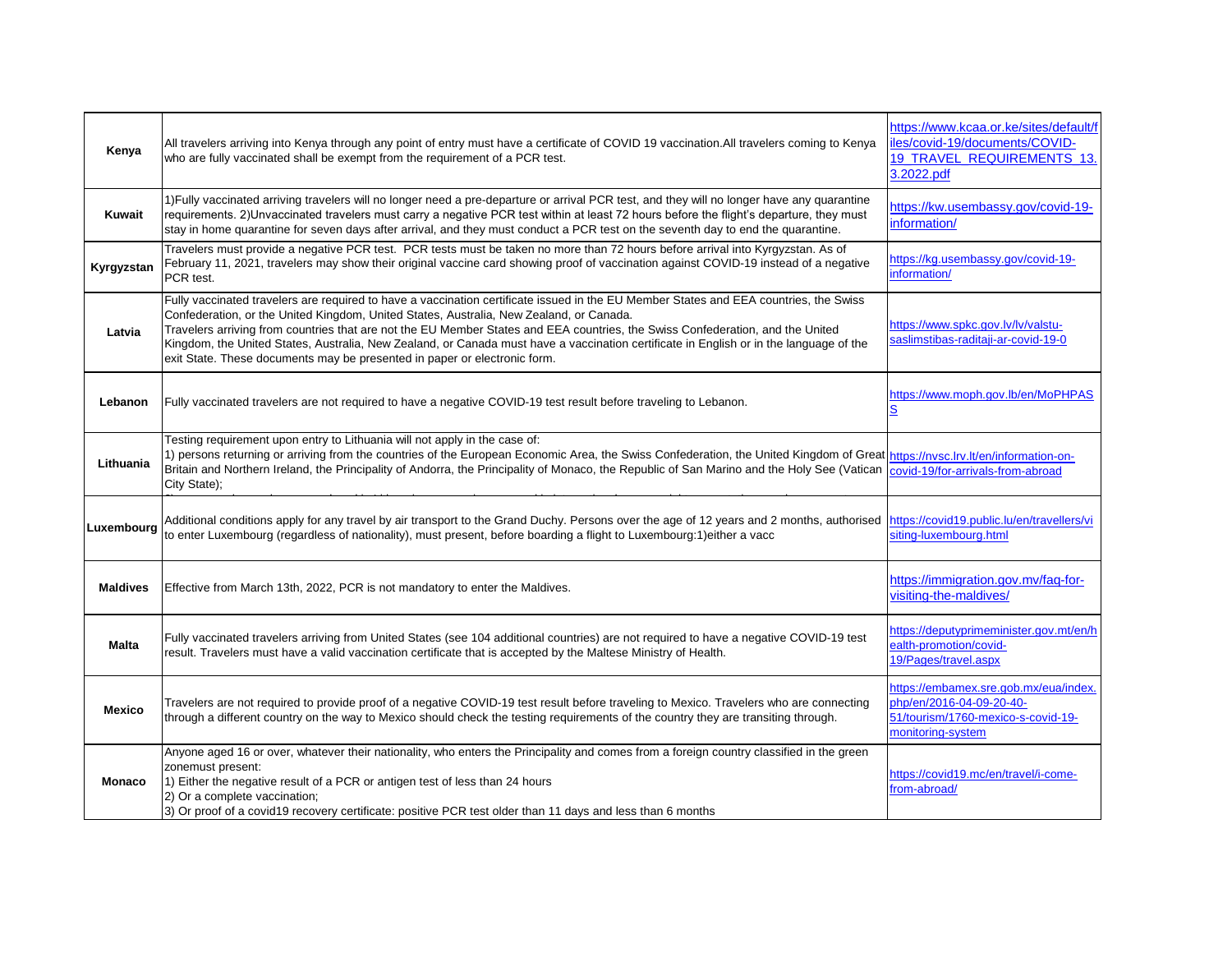| <b>Mongolia</b>                  | COVID-19 related restrictions for entry have been lifted. Negative COVID-19 PCR tests before and after arrival are no longer required.                                                                                                                                                                                                                                                                                                                                                                                                                                                                                                                                                                                   | https://www.gov.uk/foreign-travel-<br>advice/mongolia/entry-<br>requirements#entry-rules-in-<br>response-to-coronavirus-covid-19                                   |
|----------------------------------|--------------------------------------------------------------------------------------------------------------------------------------------------------------------------------------------------------------------------------------------------------------------------------------------------------------------------------------------------------------------------------------------------------------------------------------------------------------------------------------------------------------------------------------------------------------------------------------------------------------------------------------------------------------------------------------------------------------------------|--------------------------------------------------------------------------------------------------------------------------------------------------------------------|
| Montenegro                       | Travelers who received a full course of vaccination for COVID-19 with a valid certificate are not required to have a negative COVID-19<br>test on arrival in Montenegro.                                                                                                                                                                                                                                                                                                                                                                                                                                                                                                                                                 | https://wapi.gov.me/download/5c8a573<br>a-0aa6-4b05-b93c-<br>ac3f88206a72?version=1.0                                                                              |
| <b>Namibia</b>                   | Effective March 17, 2022, fully vaccinated travelers are no longer required to produce a negative PCR test result upon arrival at a<br>Namibian Points of Entry, but are instead required to present an authentic, valid vaccination card at Point of Entry.                                                                                                                                                                                                                                                                                                                                                                                                                                                             | https://na.usembassy.gov/covid-19-<br>information/                                                                                                                 |
| <b>Nepal</b>                     | Effective March 10,2022, passengers entering Nepal from abroad by air or land must submit a certificate of full vaccination against<br>COVID-19. Passengers who fail to submit such certificate will have to submit the certificate with nagative report of COVIS-19 test(RTPCR,<br>True NAAT, Gene Xpert) within 72 hours of starting the journey.                                                                                                                                                                                                                                                                                                                                                                      | https://www.immigration.gov.np/post/<br>notice-5                                                                                                                   |
| <b>Nertherlands</b>              | As of 23 March, travellers to the Netherlands coming from within the EU or the Schengen area will no longer require a test, proof of<br>recovery or proof of vaccination. The rules will also be lifted for nationals of EU countries travelling to the Netherlands from countries<br>outside the EU and the Schengen area. Everyone travelling to the Netherlands is advised to do a self-test immediately after arrival and<br>again on day 5.Non-EU nationals remain subject to an EU entry ban. Exemptions apply in several cases, however, such as for people<br>travelling from 'safe' countries, people who are vaccinated or who have recovered from coronavirus, and people travelling for certain<br>purposes. | https://www.government.nl/latest/ne<br>ws/2022/03/15/further-easing-of-<br>coronavirus-measures                                                                    |
| <b>North</b><br><b>Macedonia</b> | Fully vaccinated travelers are not required to provide proof of a negative COVID-19 test result before traveling to Northern Macedonia. All<br>passengers coming from the medium- and high-risk countries must be in self-isolation for 14 days in their homes and to report to the<br>authorities should they feel any symptoms.                                                                                                                                                                                                                                                                                                                                                                                        | https://koronavirus.gov.mk/en/seek-<br>help-or-report-irregularities/application-<br>for-people-returning-from-travels                                             |
| Norway                           | There are no longer special requirements for entry into Norway due to the corona situation. The same rules as before the corona<br>pandemic apply now.                                                                                                                                                                                                                                                                                                                                                                                                                                                                                                                                                                   | https://www.udi.no/en/corona/about-the-<br>corona-situation/                                                                                                       |
| Oman                             | Non-citizen travelers aged 18 and above traveling to the Sultanate of Oman are required to present a vaccination certificate indicating that<br>they have received at least two doses of the approved COVID-19 vaccine at least 14 days before traveling.                                                                                                                                                                                                                                                                                                                                                                                                                                                                | https://www.omanairports.co.om/news/u<br>pdate-on-travel-restrictions-related-to-<br>covid-19/                                                                     |
| <b>Pakistan</b>                  | Pre-boarding negative PCR has been abolished for fully vaccinated inbound travelers. However, non-vaccinated individuals over 12 years<br>will require pre-boarding negative PCR (72 hours old)                                                                                                                                                                                                                                                                                                                                                                                                                                                                                                                          | https://storage.covid.gov.pk/uploads/pol<br>icies/Revised%20Inbound%20Policy.pd                                                                                    |
| Panama                           | Visitors from all countries are welcome to visit Panama, however, non-vaccinated travelers or travelers with less than 2 (two) doses will<br>have to present a negative COVID-19 test for entry.                                                                                                                                                                                                                                                                                                                                                                                                                                                                                                                         | https://www.tourismpanama.com/plan-<br>your-vacation/advisories/                                                                                                   |
| Peru                             | Travelers with valid proof of being fully vaccinated are not required to have a negative COVID-19 test result before traveling to Peru.                                                                                                                                                                                                                                                                                                                                                                                                                                                                                                                                                                                  | https://busquedas.elperuano.pe/normas<br>legales/decreto-supremo-que-modifica-<br>el-decreto-supremo-n-184-2020-<br>decreto-supremo-no-151-2021-pcm-<br>1988484-1/ |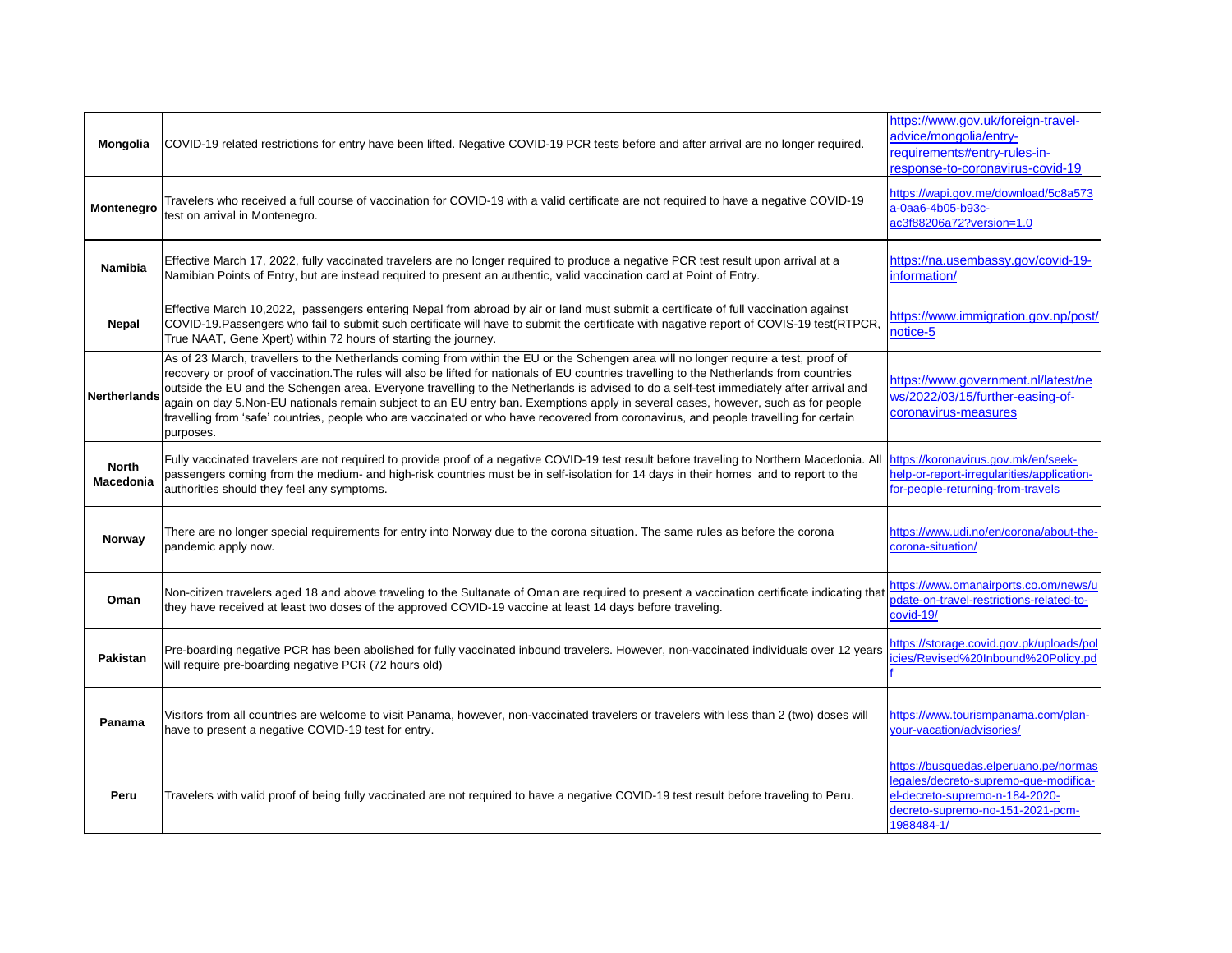| Poland              | People travelling from outside the European Union, from outside the Schengen area, must present a negative COVID-19 test result. The<br>test must be taken regardless of the means of travelling (public transport, individual transport or on foot). Failure to take the test will result<br>in quarantine.                                                                                                                                                      | https://www.gov.pl/web/koronawirus/<br>informacje-dla-podrozujacych                                                                                           |
|---------------------|-------------------------------------------------------------------------------------------------------------------------------------------------------------------------------------------------------------------------------------------------------------------------------------------------------------------------------------------------------------------------------------------------------------------------------------------------------------------|---------------------------------------------------------------------------------------------------------------------------------------------------------------|
| Romania             | Fully vaccinated travelers are not required to have a negative COVID-19 test result before traveling to Romania.                                                                                                                                                                                                                                                                                                                                                  | http://www.cnscbt.ro/index.php/sfaturi-<br>pentru-calatori?limit=10&limitstart=30                                                                             |
| <b>San Marino</b>   | Health Minister Roberto Speranza has signed a new ordinance establishing, with effect from 1 March, the same rules for arrivals to Italy<br>from all non-European countries as those already in force for European countries. For entry to the national territory,                                                                                                                                                                                                | https://www.salute.gov.it/portale/nuovoc<br>oronavirus/dettaglioContenutiNuovoCor<br>onavirus.jsp?lingua=english&id=5412&<br>area=nuovoCoronavirus&menu=vuoto |
| Saudi Arabia        | The Saudi Arabian Government will allow travelers from all countries to enter the Kingdom if they are fully vaccinated (with booster for<br>vaccines with which it is required) with an approved COVID-19 vaccine, including: Pfizer, Moderna, Oxford AstraZeneca, Johnson and<br>Johnson, Sinopharm, Sinovac, Covaxin, Sputnik and Covovax.Negative COVID-19 test (PCR and/or serology) is not required for entry to<br>Saudi Arabia.                            | https://sa.usembassy.gov/u-s-citizen-<br>services/covid-19-information/                                                                                       |
| Senegal             | All travelers to Senegal over the age of two years must present either a:<br>1) COVID-19 vaccination certificate showing that they were fully vaccinated with AstraZeneca (SK Bioscience or Vaxzevria), Covishield,<br>Janssen J&J, Moderna, Pfizer-BioNTech, Sinovac, or Sinopharm at least 14 days before departure; or<br>2) A negative COVID-19 PCR or RT-PCR test result issued at most 5 days before arrival. The test result must be in English or French. | https://sn.usembassy.gov/covid-19-<br>information/                                                                                                            |
| Slovakia            | Travelers arriving from 63 countries are not required to provide proof of a negative COVID-19 test result before traveling to Slovakia.                                                                                                                                                                                                                                                                                                                           | https://www.minv.sk/?entry-of-<br>foreigners-into-the-territory-of-the-<br>slovak-republic-during-an-emergency-<br>situation                                  |
| Slovenia            | As of 19 February 2022, restrictions due to Covid-19 no longer apply when entering Slovenia. This means that the RVT<br>(recovered/vaccinated/tested) condition no longer has to be met at the border and travellers will no longer be ordered to quarantine at<br>home.                                                                                                                                                                                          | https://www.gov.si/en/topics/coronaviru<br>s-disease-covid-19/border-crossing/                                                                                |
| <b>South Africa</b> | All international travellers arriving at the Ports of Entry who are-<br>(i) fully vaccinated must upon arrival at the Port of Entry, produce a valid vaccination certificate; and<br>(ii) unvaccinated must upon arrival at the Port of Entry, provide a valid certificate of a negative COVID-19 test, recognised by the World<br>Health Organisation, which was obtained not more than 72 hours before the date of travel.                                      | https://www.gov.za/covid-<br>19/individuals-and-households/travel-<br>coronavirus-covid-19                                                                    |
| <b>Spain</b>        | Vaccinated travelers are not required to have a negative COVID-19 test result before traveling to Spain. Travelers under the age of 12 are<br>exempted from showing proof of vaccination or pre-travel negative test results.                                                                                                                                                                                                                                     | https://www.sanidad.gob.es/en/profesio<br>nales/saludPublica/ccayes/alertasActua<br>I/nCov/spth.htm                                                           |
| Sri Lanka           | Fully Vaccinated travellers are exempted from pre-departure COVID-19 PCR/ Rapid Antigen tests from 1st March 2022.                                                                                                                                                                                                                                                                                                                                                | https://srilanka.travel/helloagain/                                                                                                                           |
| <b>Sweden</b>       | The ban on entry to Sweden from countries outside the EU/EEA will not be extended and will cease to apply on 1 April 2022. This also<br>means that the requirement to present vaccination and test certificates when entering Sweden will be removed.                                                                                                                                                                                                             | https://www.government.se/press-<br>releases/2022/03/sweden-to-lift-ban-<br>on-entry-from-all-countries/                                                      |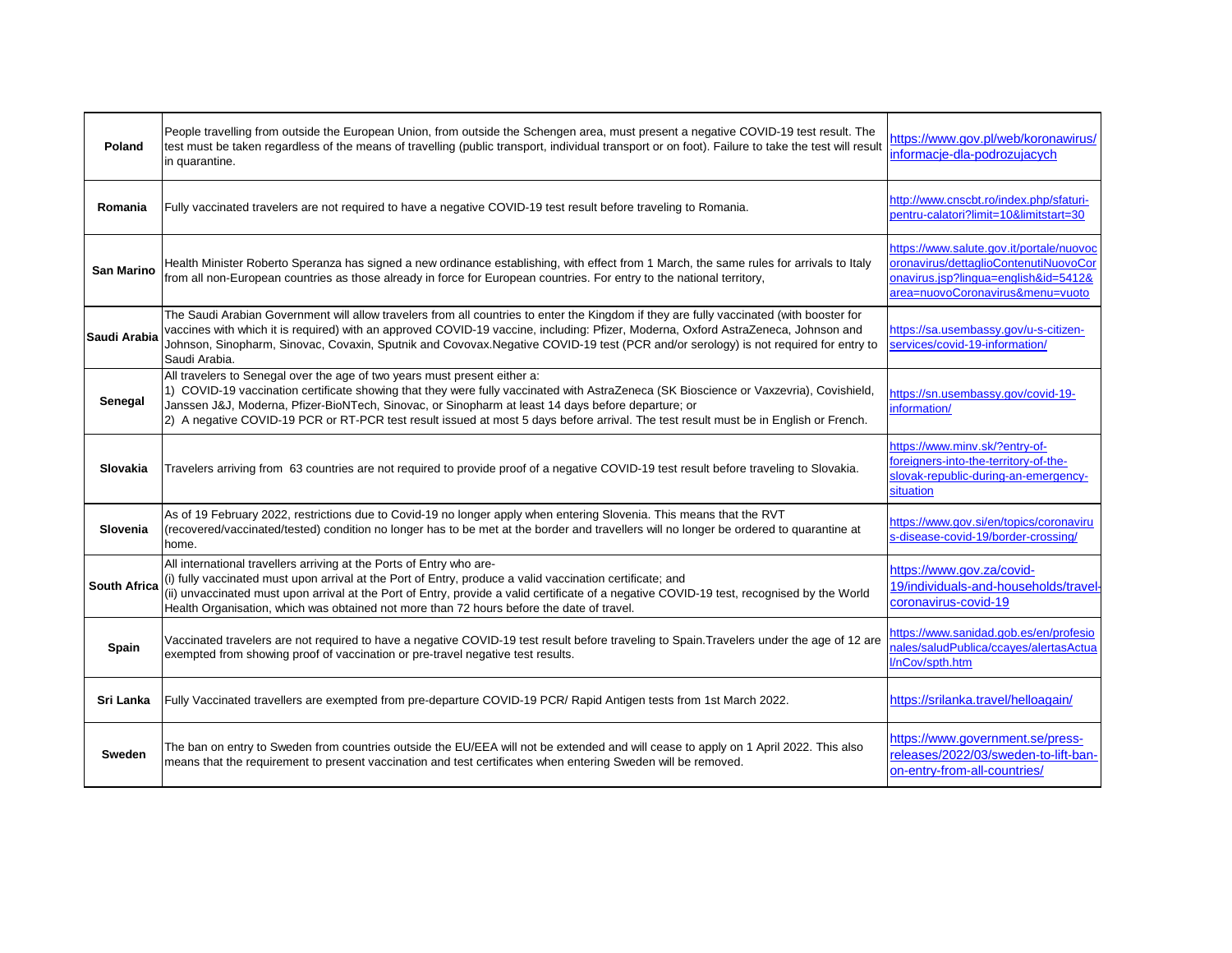| Switzerland                           | Currently you do not have to present a negative test result to enter Switzerland.<br>Note that the airline or long-distance bus company can nevertheless demand a test on boarding. For this reason you should find out<br>directly from the airline or long-distance bus company what rules they apply.                                                                                                                                                                                                                                                                                                                                                                                                                                                                                                                                                                                                                                                                                                                                                                                                                                                                                                                                                       | https://www.bag.admin.ch/bag/en/home<br>/krankheiten/ausbrueche-epidemien-<br>pandemien/aktuelle-ausbrueche-<br>epidemien/novel-cov/empfehlungen-<br>fuer-reisende/quarantaene-<br>einreisende.html#-924144951 |
|---------------------------------------|----------------------------------------------------------------------------------------------------------------------------------------------------------------------------------------------------------------------------------------------------------------------------------------------------------------------------------------------------------------------------------------------------------------------------------------------------------------------------------------------------------------------------------------------------------------------------------------------------------------------------------------------------------------------------------------------------------------------------------------------------------------------------------------------------------------------------------------------------------------------------------------------------------------------------------------------------------------------------------------------------------------------------------------------------------------------------------------------------------------------------------------------------------------------------------------------------------------------------------------------------------------|----------------------------------------------------------------------------------------------------------------------------------------------------------------------------------------------------------------|
| <b>Tanzania</b>                       | Travelers entering URT including Tanzanians, returning residents and those in transit through land borders who are;<br>a. Fully vaccinated travelers will be exempted from both RT PCR and Rapid Antigen Test requirements. Travelers will be required to<br>present a valid vaccination certificate with QR code for verification upon arrival. The only accepted vaccines are those which have been<br>approved by the URT and the World Health Organization.<br>b. Not fully vaccinated, unvaccinated and those not eligible for vaccination due to their country policy will be required to present a<br>negative COVID-19 RT- PCR or NAATs certificate with QR code obtained within 72 hours before departure. If travelers originate from<br>countries listed at https://www.moh.go.tz/en/announcements?start=30 or Points of Entry will be tested for COVID 19 upon arrival using a<br>Rapid Antigen Test at their own cost of 10 USD (TZS 23,000) for Tanzania Mainland. If found positive they will be tested with RT- PCR for<br>confirmation, allowed to self-isolate and the results will be sent via email or any other means.<br>c. Not fully vaccinated/unvaccinated and have no negative COVID 19 RT- PCR certificate will be delt as follows; | https://www.moh.go.tz/en/announce<br>ments                                                                                                                                                                     |
| <b>Togo</b>                           | For fully vaccinated travellers arriving in Togo, PCR test is no longer required and will not be performed upon arrival either.<br>For unvaccinated travellers arriving in Togo, proof of a negative PCR test is still required and these passengers will be subjected to a<br>PCR test at arrival. The validity of the PCR test results is 5 days.                                                                                                                                                                                                                                                                                                                                                                                                                                                                                                                                                                                                                                                                                                                                                                                                                                                                                                            | https://voyage.gouv.tg/?language=en#<br>p2                                                                                                                                                                     |
| <b>Tunisia</b>                        | From 25th February 2022, Pre-departure Testing is no longer required for vaccinated passengers (over 18).Passengers over the age of<br>18 who have not been vaccinated or who have not completed their vaccination schedule are required to present a 48h negative RT-PCR<br>test or an antigen (Lateral Flow) test for at least 24 hours at the check-in. They are also subjected to a 5-day self-quarantine.                                                                                                                                                                                                                                                                                                                                                                                                                                                                                                                                                                                                                                                                                                                                                                                                                                                 | https://www.discovertunisia.com/en/info<br>s-pratiques/entry-requirements                                                                                                                                      |
| <b>Turkey</b>                         | Effective January 10, 2022, passengers arriving from a country other than these countries (Afghanistan, South Africa, Botswana,<br>Mozambique, Namibia, Zimbabwe, Brazil, Nepal, Sri Lanka, Bangladesh, India, Pakistan, Egypt and Iran )do not need to submit negative<br>PCR /rapid antigen test if;<br>1) passengers younger than 12 years;<br>[2) passengers with a COVID-19 vaccination certificate showing that they were fully vaccinated at least 14 days before arrival;<br>(3) passengers with a COVID-19 recovery certificate issued at most 6 months before arrival;<br>4) merchant seamen.                                                                                                                                                                                                                                                                                                                                                                                                                                                                                                                                                                                                                                                        | https://tr.usembassy.gov/covid-19-<br>information-2/                                                                                                                                                           |
| Uganda                                | The Ministry of Health would like to inform the public that the mandatory Covid-19 testing of all incoming traveler at Entebbe International<br>Airport upon arrival has been stopped with effect from today, 16 February 2022.                                                                                                                                                                                                                                                                                                                                                                                                                                                                                                                                                                                                                                                                                                                                                                                                                                                                                                                                                                                                                                | https://www.health.go.ug/2022/02/16/su<br>spension-of-mandatory-covid-19-testing<br>for-all-incoming-travelers-at-entebbe-<br>airport/                                                                         |
| <b>United Arab</b><br><b>Emirates</b> | From 26 February 2022, Those coming to the UAE have to make sure to present an approved QR code-accompanied Covid-19<br>vaccination certificate containing a QR code; unvaccinated travelers have to present an approved negative PCR test result received<br>within 48 hours, or a QR code-accompanied certificate of recovery from a Covid-19 infection obtained within one month from the date of<br>travel. Travelers from the UAE have to follow the requirements of medical examinations and vaccinations in place in their countries of<br>destination.                                                                                                                                                                                                                                                                                                                                                                                                                                                                                                                                                                                                                                                                                                 | https://covid19.ncema.gov.ae/en/News/<br>Details/2316                                                                                                                                                          |
| <b>United</b><br>Kingdom              | If you're fully vaccinated, you no longer need to take a COVID-19 test either before or after you arrive in the UK. You still need to<br>complete a passenger locator form.<br>If you are not fully vaccinated, you need to take a pre-departure test. After you arrive, you need to take a PCR test on or before day 2, but https://www.gov.uk/coronavirus<br>you only need to quarantine if it's positive. You still need to complete a passenger locator form.                                                                                                                                                                                                                                                                                                                                                                                                                                                                                                                                                                                                                                                                                                                                                                                              |                                                                                                                                                                                                                |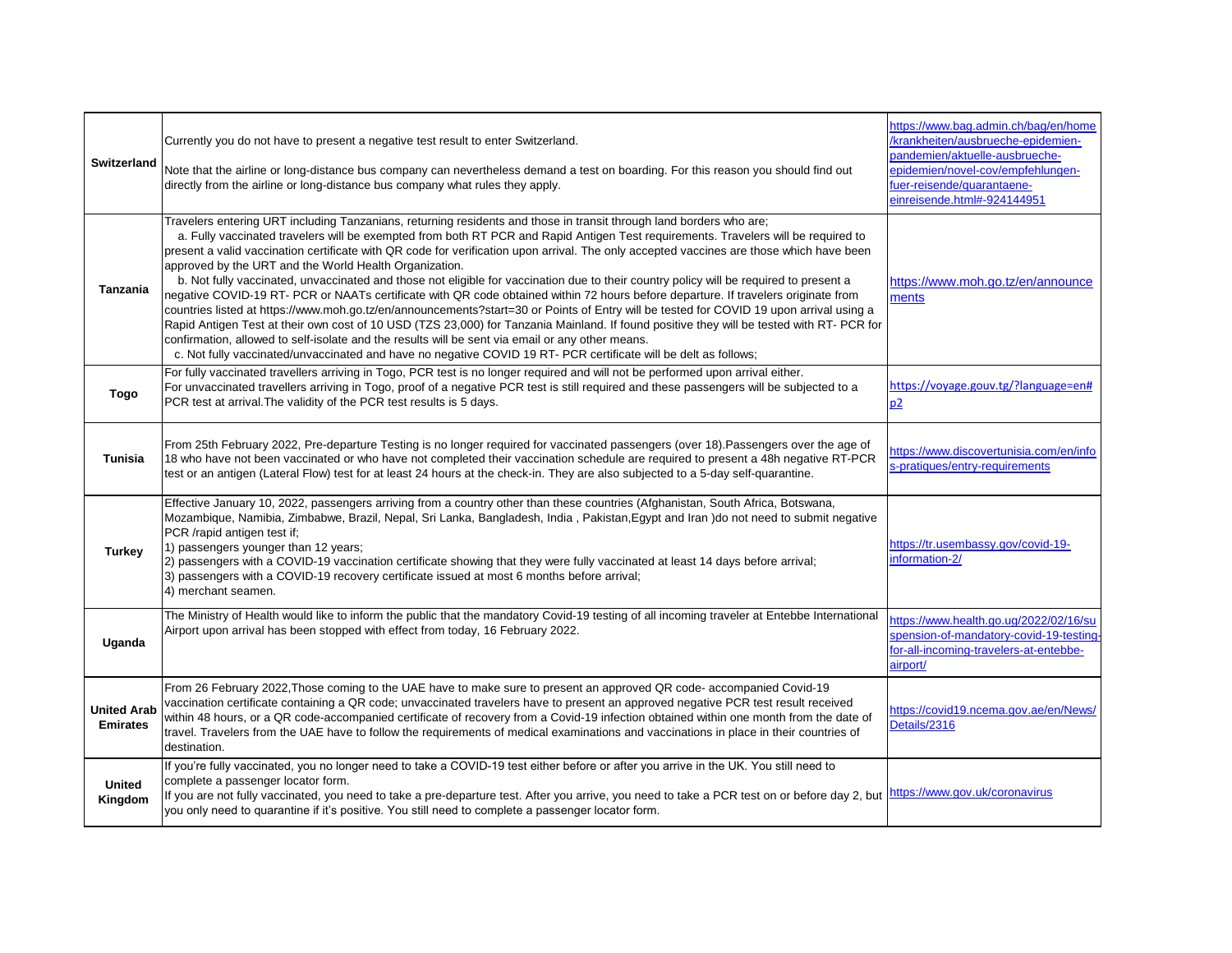| Uruquay | Fully vaccinated travelers are not required to present a negative COVID-19 RT-PCR or antigen test result before departure to<br>Uruguay.Unvaccinated travelers need to prove a negative result of SARS-CoV-2 virus detection test (by molecular biology technique PCR-<br>RT or antigen test), performed no more than 72 (seventy-two) hours before the start of the trip, in a laboratory enabled in the country of<br>origin or transit. | https://www.gub.uy/ministerio-salud-<br>publica/comunicacion/publicaciones/<br>requisitos-para-ingreso-uruguay-<br>personas-nacionales-extranjeras |
|---------|--------------------------------------------------------------------------------------------------------------------------------------------------------------------------------------------------------------------------------------------------------------------------------------------------------------------------------------------------------------------------------------------------------------------------------------------|----------------------------------------------------------------------------------------------------------------------------------------------------|
|---------|--------------------------------------------------------------------------------------------------------------------------------------------------------------------------------------------------------------------------------------------------------------------------------------------------------------------------------------------------------------------------------------------------------------------------------------------|----------------------------------------------------------------------------------------------------------------------------------------------------|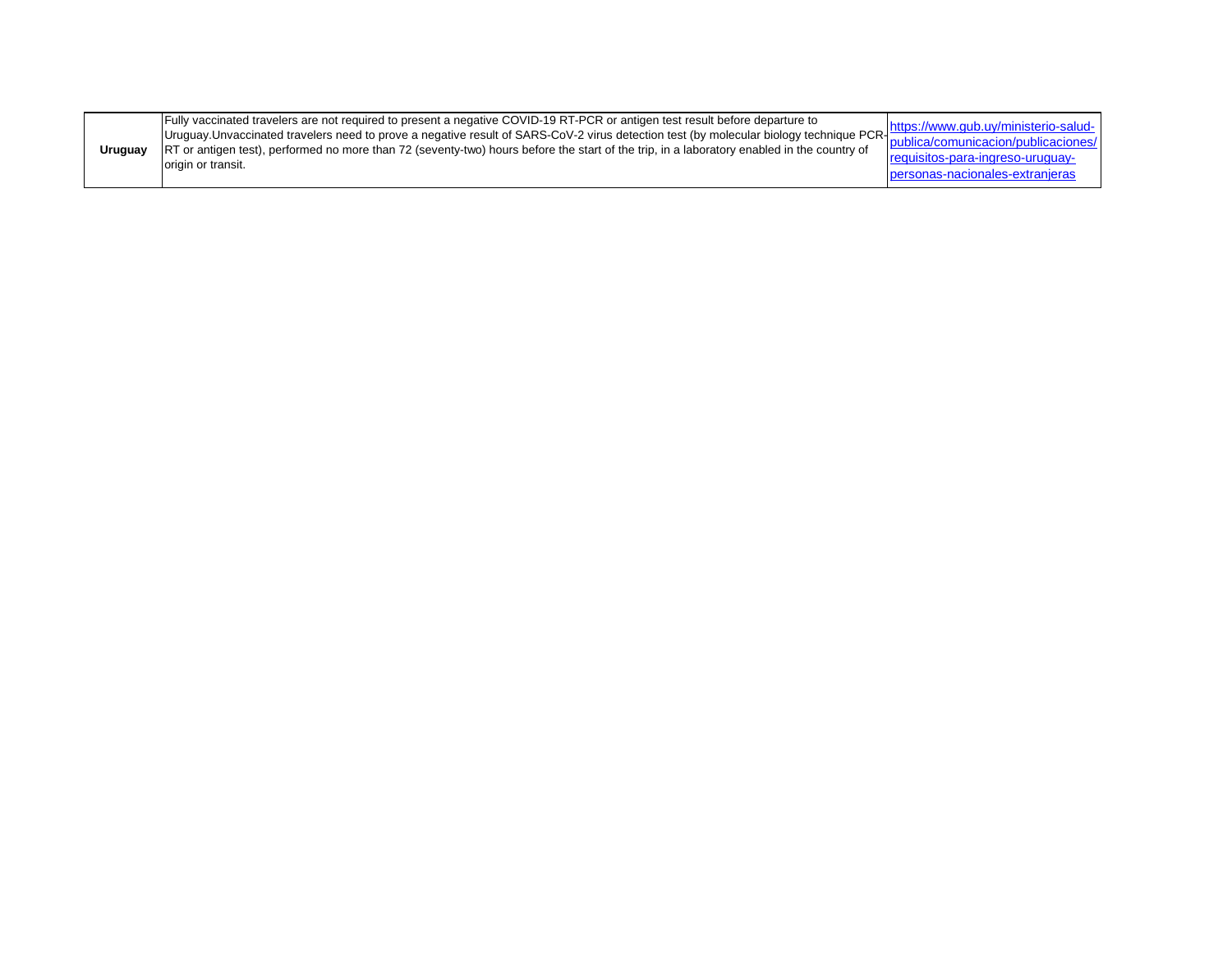| Open for International Travel With Required COVID-19 Testing (78 Member States)<br>Updated on 12 April, 2022 |                                                                                                                                                                                                                                                                                                                                                                                                                                                                                                                                                                                                                                                                                                                     |                                                                                                                                                                                                    |
|--------------------------------------------------------------------------------------------------------------|---------------------------------------------------------------------------------------------------------------------------------------------------------------------------------------------------------------------------------------------------------------------------------------------------------------------------------------------------------------------------------------------------------------------------------------------------------------------------------------------------------------------------------------------------------------------------------------------------------------------------------------------------------------------------------------------------------------------|----------------------------------------------------------------------------------------------------------------------------------------------------------------------------------------------------|
| Angola                                                                                                       | Anyone arriving in Angola must present proof of a negative RT-PCR COVID-19 test; passengers may take the test up<br>to 72 hours prior to travel.                                                                                                                                                                                                                                                                                                                                                                                                                                                                                                                                                                    | https://ao.usembassy.gov/covid-19-information/                                                                                                                                                     |
| <b>Australia</b>                                                                                             | All inbound travellers must declare their vaccination status to enter Australia. All inbound passengers must provide a<br>negative accepted COVID-19 test result. These tests can be either:<br>1. A nucleic acid amplification (NAA) test, such as:<br>a.polymerase chain reaction (PCR, or RT-PCR) test<br>b. Transcription mediated amplification<br>c.Loop-mediated isothermal amplification; or a<br>2. A rapid antigen test (RAT) (also described in some countries as a lateral flow antigen detection test or similar).<br>This must not be confused with a lateral flow antibody detection test. For the purposes of pre-departure testing it<br>must be an antigen test. Serology tests are not accepted. | https://www.health.gov.au/health-alerts/covid-<br>19/international-travel/inbound                                                                                                                  |
| Azerbaijan                                                                                                   | On the basis of relevant confirming documents and certificate of a negative result of COVID-19 PCR test passed<br>within 72 hours before departure; Children under 1 year of age are not required negative result of COVID-19 PCR<br>test.                                                                                                                                                                                                                                                                                                                                                                                                                                                                          | https://www.mfa.gov.az/en/category/entry-rules-to-the-<br>republic-of-azerbaijan-during-covid-19-<br>pandemic/covid-19-pandemiyasi-ile-elaqedar-<br>azerbaycan-respublikasina-giris-cixis-sertleri |
| <b>Bahamas</b>                                                                                               | Effective 27 December 2021, any person presenting test results older than three days (72 hours) will not be allowed<br>entry into The Bahamas. The Bahamas has suspended the mandatory COVID-19 RT-PCR testing requirement for<br>vaccinated travellers, which was expected to take effect on 7 January 2022. Rapid Antigen tests will continue to be<br>accepted for fully vaccinated persons.                                                                                                                                                                                                                                                                                                                     | https://www.bahamas.com/travelupdates                                                                                                                                                              |
| <b>Barbados</b>                                                                                              | ALL travellers into Barbados, inclusive of those deemed fully vaccinated, must travel with an accepted valid negative<br>COVID-19 PCR Test OR Rapid Antigen Test result. Travellers are permitted to travel to Barbados with a valid<br>negative Rapid COVID-19 PCR test OR Rapid Antigen test result done within 1 day prior to arrival in Barbados OR a<br>negative RT-PCR COVID-19 test result done within 3 days prior to arrival.                                                                                                                                                                                                                                                                              | https://www.visitbarbados.org/covid-19-travel-<br>guidelines-2022                                                                                                                                  |
| <b>Belarus</b>                                                                                               | all travelers (other than Belarusian citizens and permanent residents) age 6 and above are required to present<br>documentation of a negative PCR test performed within 3 days of entering.                                                                                                                                                                                                                                                                                                                                                                                                                                                                                                                         | https://by.usembassy.gov/covid-19-information/                                                                                                                                                     |
| <b>Benin</b>                                                                                                 | The Government of Benin has announced a new testing protocol and will require all travelers bound for Cotonou by<br>air to present a negative PCR test result. The test must have been taken within 72 hours of arrival in Cotonou.                                                                                                                                                                                                                                                                                                                                                                                                                                                                                 | https://bj.usembassy.gov/info-covid19/                                                                                                                                                             |
| <b>Bolivia</b>                                                                                               | Travellers must have a negative COVID-19 PCR test result. The test must be taken a maximum of 72 hours before<br>departure to Bolivia. Fully vaccinated travelers who recovered from COVID-19 in the last year must take a second<br>PCR test 72 hours after entering Bolivia and self-isolate until a negative result is received.                                                                                                                                                                                                                                                                                                                                                                                 | https://www.minsalud.gob.bo/?start=5                                                                                                                                                               |
| <b>Burkina Faso</b>                                                                                          | Travellers must have a negative COVID-19 PCR (nasal swab) test result in English or French. The test must be<br>taken a maximum of 5 days before arrival.                                                                                                                                                                                                                                                                                                                                                                                                                                                                                                                                                           | https://www.sante.gov.bf/detail?tx_news_pi1%5Bactio<br>n%5D=detail&tx_news_pi1%5Bcontroller%5D=News&<br>tx news pi1%5Bnews%5D=251&cHash=fd31c07292<br>8bdb394f6ac66ebab5e2fc                       |
| <b>Burundi</b>                                                                                               | You do not need to present proof that you have been fully vaccinated to enter Burundi.                                                                                                                                                                                                                                                                                                                                                                                                                                                                                                                                                                                                                              | https://www.gov.uk/foreign-travel-                                                                                                                                                                 |
|                                                                                                              | All travellers must have proof of a negative COVID-19 test issued in the last 72 hours.                                                                                                                                                                                                                                                                                                                                                                                                                                                                                                                                                                                                                             | advice/burundi/entry-requirements                                                                                                                                                                  |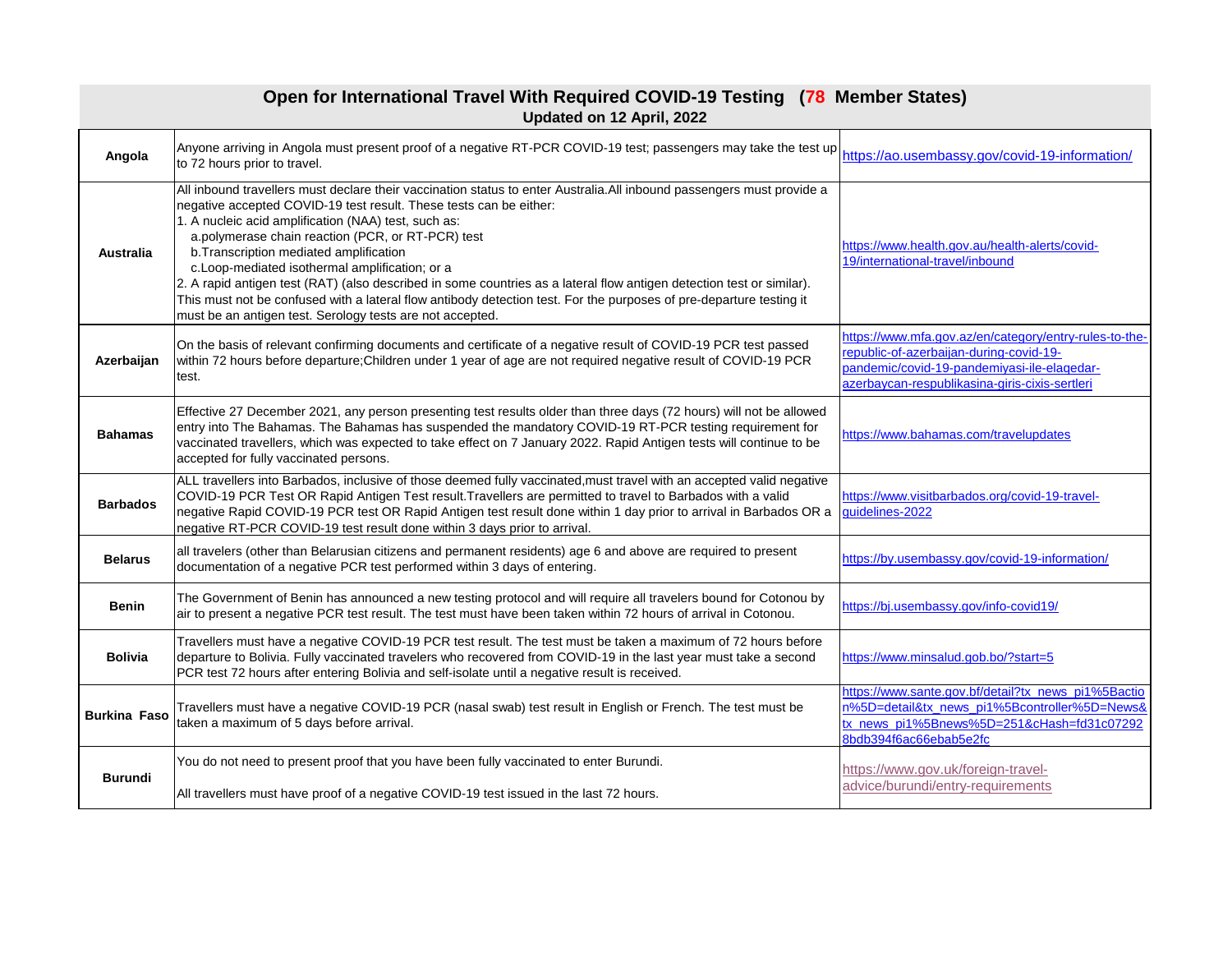| Cambodia                                         | According to the directive, inbound passengers who have had at least two Covid-19 vaccine doses must take a rapid<br>test. If the result is negative, they are free to travel in Cambodia.<br>Should their rapid test result be positive for the Covid-19, a specimen will be taken for a polymerase chain reaction<br>(PCR) test and will undergo virus sequencing. The individual must quarantine for 14 days.                                                                                                                 | https://www.embassyofcambodiadc.org/covid-19-<br>updates.html                                                                |
|--------------------------------------------------|----------------------------------------------------------------------------------------------------------------------------------------------------------------------------------------------------------------------------------------------------------------------------------------------------------------------------------------------------------------------------------------------------------------------------------------------------------------------------------------------------------------------------------|------------------------------------------------------------------------------------------------------------------------------|
| <b>Chile</b>                                     | Negative PCR taken 72 hours before boarding.                                                                                                                                                                                                                                                                                                                                                                                                                                                                                     | https://www.chile.travel/planviajarachile/                                                                                   |
| Congo                                            | Any traveler departing from Congo's international airports must undergo, no later than 72 hours before departure, a<br>COVID-19 PCR test. Each passenger will be subjected to a COVID19 screening test. Travellers who test positive are<br>placed in strict quarantine, either at home or in a monitoring structure set up by the Government, until their control<br>tests are negated. They cover all the costs associated with it.                                                                                            | https://voyage-congo.com/en/                                                                                                 |
| <b>Democratic</b><br><b>Republic of</b><br>Congo | Travelers must have a negative COVID-19 test result. The test must be taken a maximum of 48 hours before arrival<br>to the Democratic Republic of Congo.                                                                                                                                                                                                                                                                                                                                                                         | https://www.gov.uk/foreign-travel-<br>advice/democratic-republic-of-the-congo/entry-<br>requirements                         |
| <b>Djibouti</b>                                  | With effect from 21 June, all passengers arriving in Djibouti who cannot show evidence of having been vaccinated,<br>will have to spend 10 days in quarantine in their own accommodation. Whether arriving by air, land or sea, if you are<br>over 11 years of age, you will also be required to provide a PCR test certificate from the country where you started<br>your journey. The test must be taken within 72 hours of the start of the journey and 120 hours of arrival in Djibouti.                                     | https://www.gov.uk/foreign-travel-advice/djibouti/entry-<br>requirements#entry-rules-in-response-to-coronavirus-<br>covid-19 |
| <b>Dominica</b>                                  | With immediate effect, all travelers entering Dominica can now upload a negative PCR test result from a swab taken<br>within 72 hours prior to arrival OR upload pre-arrival negative Rapid Antigen Test result from a swab taken within 48<br>hours prior to expected arrival time into Dominica; (not less than 24 hours). The Rapid Antigen Test results must be<br>from an accredited/certified facility. Therefore, NO Rapid Antigen Home Tests or self-administered test results will be<br>accepted.                      | https://discoverdominica.com/en/travel-advisory-for-<br>dominica                                                             |
| <b>Ecuador</b>                                   | Any traveler over 3 years of age must present a mandatory vaccination certificate with QR code or COVID-19<br>vaccination card valid with at least 14 days of validity after completing the scheme, or the negative result of an RT-<br>PCR test carried out up to 72 hours prior to boarding to Ecuador. Passengers under 3 years of age will not present<br>these requirements.                                                                                                                                                | https://www.aeropuertoquito.aero/es/protocolo-covid-<br>19.html                                                              |
| <b>Eritrea</b>                                   | Travellers, regardless of whether fully vaccinated or not, must have a negative COVID-19 PCR test result. The test<br>must be taken a maximum of 72 hours before arrival in Eritrea.                                                                                                                                                                                                                                                                                                                                             | https://er.usembassy.gov/covid-19-information/                                                                               |
| <b>Eswatini</b>                                  | The Eswatini Ministry of Health issued a travel advisory for those wishing to visit, including the requirement to have a<br>COVID-19 negative test result within 72 hours before entry.                                                                                                                                                                                                                                                                                                                                          | https://www.thekingdomofeswatini.com/travel-advice/                                                                          |
| Ethiopia                                         | Any international traveler above the age of twelve coming through international airports of the country shall bring a<br>certificate of negative RT PCR test done up to 72 hours or three days before departure or Antigen- RDT negative test<br>up to 24 hours before arriving to Ethiopia.                                                                                                                                                                                                                                     | https://www.ethiopianairlines.com/aa/travel-<br>updates/updates-on-covid-19(coronavirus)                                     |
| Fiji                                             | If you are from or have stayed in a Travel Partner Country for at least 14 days before travel to Fiji, please produce<br>proof of the following at the airport before your departure for Fiji: 1) Vaccinations;2) COVID-19 Tests. Travellers can<br>now submit either a PCR or RAT negative test result to enter Fiji. All tests must be supervised and verified by a<br>medical professional (for more info see below) with a written record provided either digitally or on paper; 3) CFC<br>Hotel Booking & Travel Insurance. | https://www.fiji.travel/articles/frequently-asked-<br>questions-travelling-to-fiji                                           |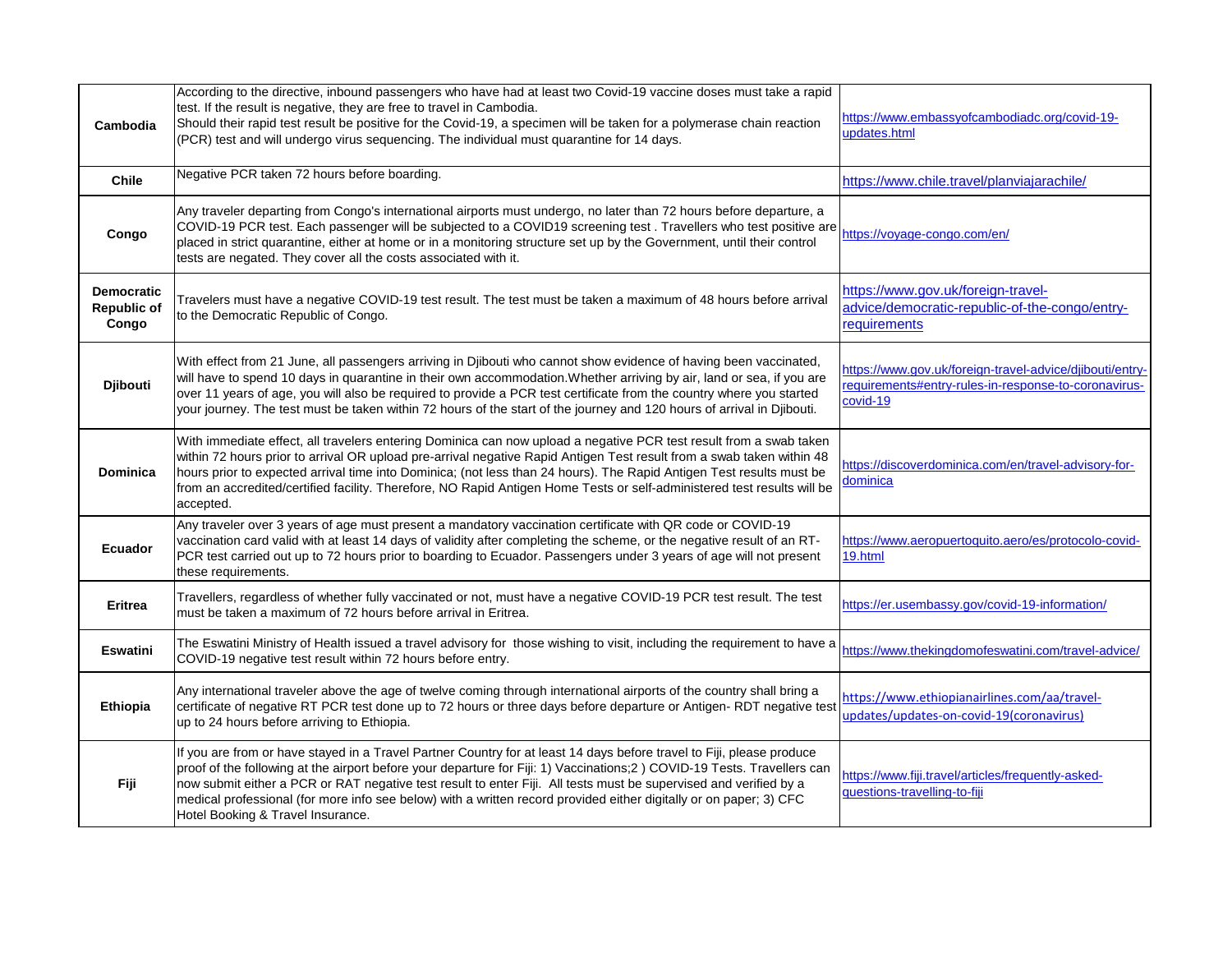| <b>Greece</b>  | Travellers arriving in Greece, during the period from 21.02.2022 until 07.03.2022, holding a European Union Digital<br>Covid Certificate are not obliged to show an extra negative COVID test result upon their arrival. Travellers arriving in<br>Greece from ALL other countries, regardless of their vaccination status or proof of recovery, are required to display a https://travel.gov.gr/#/<br>negative molecular test result (PCR) for Covid-19 performed up to 72 hours before the scheduled arrival or a<br>negative Rapid Antigen test result for Covid-19 performed up to 24 hours before the scheduled arrival. |                                                                                                          |
|----------------|-------------------------------------------------------------------------------------------------------------------------------------------------------------------------------------------------------------------------------------------------------------------------------------------------------------------------------------------------------------------------------------------------------------------------------------------------------------------------------------------------------------------------------------------------------------------------------------------------------------------------------|----------------------------------------------------------------------------------------------------------|
| Guinea-Bissau  | Travelers must have a negative COVID-19 PCR test result. The test must be taken at an accredited institution a<br>maximum of 48 hours before departure to Guinea Bissau.                                                                                                                                                                                                                                                                                                                                                                                                                                                      | https://gw.usmission.gov/covid-19-information/                                                           |
| Guyana         | From November 1, 2021, the following COVID 19 measures shall apply as travel requirements for entry into Guyana.<br>The measures in the Official Gazette (Extraordinary) of Guyana, 235/2021 is applicable with these variations.<br>The following documents are required before travelling to Guyana<br>1) Proof of full vaccination<br>2) Negative SARS-CoV-2 Antigen test not older than 72 hours or a negative SARs-Cov-2 PCR test not older than 72<br>hours                                                                                                                                                             | https://www.health.gov.gy/images/travel_requirement.<br>pdf                                              |
| <b>Hungary</b> | Can enter Hungary, if the person proves with a document issued in English or Hungarian that (s)he has undergone<br>two molecular biological tests (SARS-CoV-2 tests) within 5 days prior to reporting to entry that meets healthcare<br>professional criteria and was conducted on two occasions in an interval exceeding 48 hours, and such tests did not<br>reveal SARS-CoV-2 coronavirus in his/her body.                                                                                                                                                                                                                  | https://www.police.hu/en/content/information-on-<br>general-rules-of-border-crossing                     |
| India          | Fully vaccinated travelers from 88 countries/regions with COVID-19 vaccination certificates issued from these<br>countries are not required to provide proof of a negative COVID-19 test result before traveling to India. Travelers<br>must upload their COVID-19 vaccination certificate through the Air Suvidha portal.                                                                                                                                                                                                                                                                                                    | GuidelinesforInternationalarrivalsupdatedon10thFebru<br>ary2022.pdf (mohfw.gov.in)                       |
| Indonesia      | All foreign nationals entering Indonesia must present a negative PCR test issued a maximum of 2 x 24 hours before<br>departure, as well as a fully completed Electronic Health Alert Card (eHAC) for contact tracing purposes. All foreign<br>nationals entering Indonesia must carry out a PCR test upon arrival. Foreign nationals who present a positive PCR<br>test result upon arrival will be transferred to an isolation or treatment facility by the relevant authorities. Consult the<br>Indonesian government COVID-19 website for full details.                                                                    | https://www.dfa.ie/travel/travel-advice/a-z-list-of-<br>countries/indonesia/                             |
| Iran           | Travelers must have a negative COVID-19 PCR test result. The test must be taken a maximum of 72 hours before<br>departure. The results must be in English or approved by an Iranian consulate.                                                                                                                                                                                                                                                                                                                                                                                                                                | https://caa.gov.ir/covid-<br>forms?_gl=1*1ik8cy7*_ga_0NMZLXTZ77*MTY0NjM1<br>OTE5NS40LjEuMTY0NjM1OTI3MS4w |
| Iraq           | The PCR results must be completed less than 72 hours prior to travel to Iraq.<br>In the Iraqi Kurdistan Region requires a negative COVID-19 test within 48 hours of travel or verified evidence of a<br>Isecond dose of a vaccination. Those without either will be required to undertake a PCR test, at their own cost, at the<br>Kurdistan Region airports on arrival.                                                                                                                                                                                                                                                      | https://iq.usembassy.gov/covid-19-information/                                                           |
| <b>Israel</b>  | Take a PCR test in the 72 hours before the flight or arrival at the Israeli border crossing. You must present an official<br>document with the negative test result and your passport number.<br>All<br>incoming passengers will perform PCR tests at the Israeli airport or border crossing.<br>This is relevant to all those entering Israel, at any age, including those vaccinated and recovered, and those who<br>received an exemption from the pre-flight or pre-entry test.                                                                                                                                           | https://corona.health.gov.il/en/abroad/arriving-<br>foreign-nationals/                                   |
| Jamaica        | Effective March 1, 2022, ALL you need to travel to the island is a negative Antigen or PCR test result conducted<br>within 3 days of travel, regardless of your vaccination status. Children under the age of 12 do not need a test result.                                                                                                                                                                                                                                                                                                                                                                                   | https://www.visitjamaica.com/jamaica-cares/                                                              |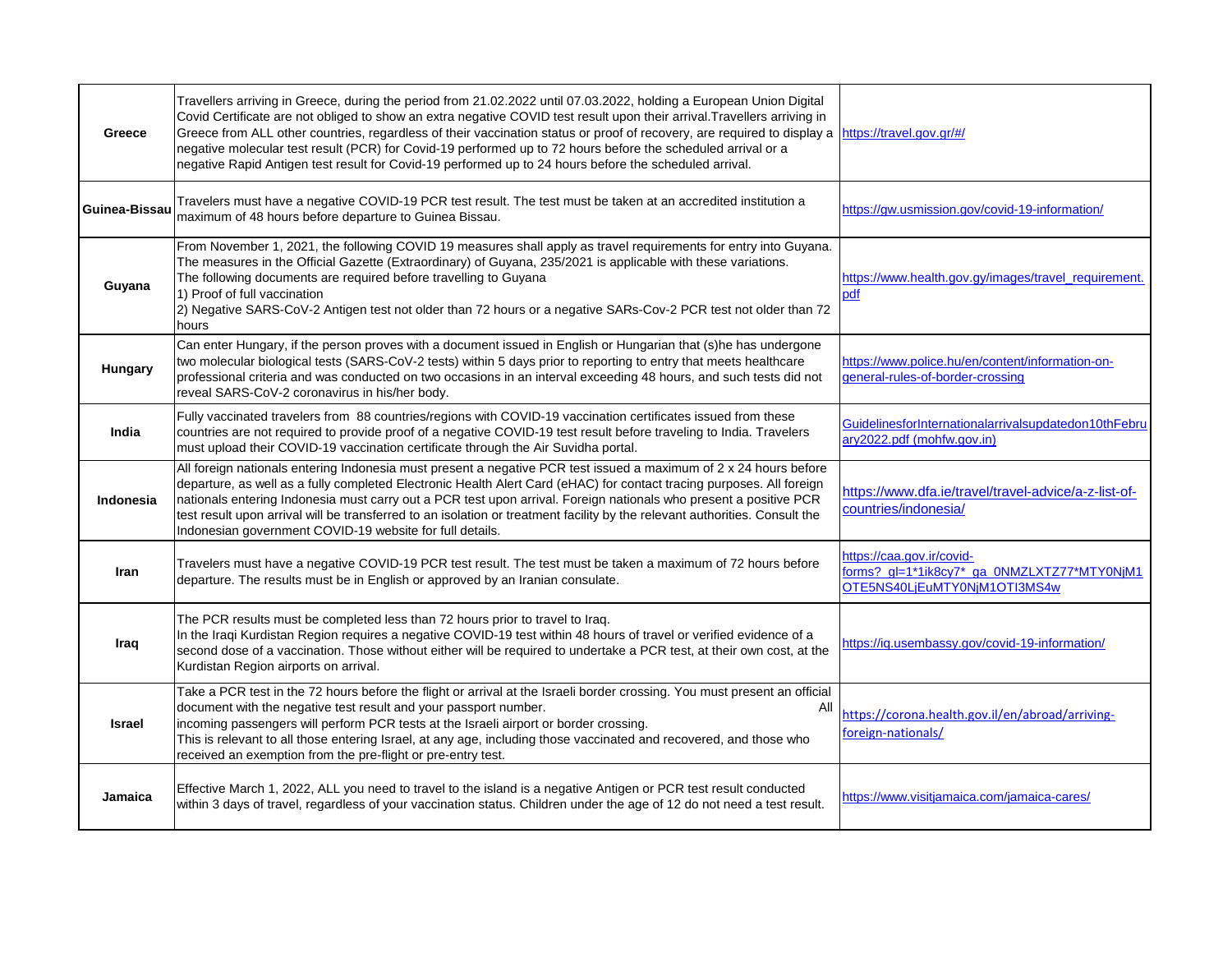| <b>Kazakhstan</b> | The Government of Kazakhstan requires foreign travelers arriving in Kazakhstan to provide a negative COVID-19<br>PCR test with results dated no more than three days prior to their entry to Kazakhstan.                                                                                                                                                                                                                                                                                                                                                         | https://kz.usembassy.gov/covid-19-information/                                                                      |
|-------------------|------------------------------------------------------------------------------------------------------------------------------------------------------------------------------------------------------------------------------------------------------------------------------------------------------------------------------------------------------------------------------------------------------------------------------------------------------------------------------------------------------------------------------------------------------------------|---------------------------------------------------------------------------------------------------------------------|
| Liberia           | Travelers must have a negative COVID-19 PCR test result from a test taken a maximum of 72 hours before<br>departure and obtained from an accredited laboratory.                                                                                                                                                                                                                                                                                                                                                                                                  | https://www.nphil.gov.lr/index.php/liberia-health-<br>ministry-introduces-new-covid-19-protocols-for-<br>travelers/ |
| Libya             | Travelers must have a negative COVID-19 PCR test result. The test must be taken a maximum of 72 hours before<br>departure to Libya.                                                                                                                                                                                                                                                                                                                                                                                                                              | https://ly.usembassy.gov/u-s-citizen-<br>services/covid-19-information/                                             |
| <b>Madagascar</b> | New measures on entry into Madagascar were taken during the Council of Ministers on 30 March 2022. From now<br>on, there is no longer any compulsory confinement on arriving in Madagascar. However, all travellers must produce a<br>negative PCR test result before boarding and carry out an antigen test on arrival. If the result is negative, the traveller<br>is free to move around the country. People who test positive will be confined to a hotel or other approved place for at<br>least 7 days.                                                    | https://madagascar-tourisme.com/en/travel-alerts-<br>for-madagascar/                                                |
| <b>Malawi</b>     | All arriving and departing passengers via air shall be required to produce a negative SARS COV-2 PCR test<br>certificate obtained within 72 hours prior to arrival in or departure from Malawi in addition to any requirements of<br>transiting or final destination countries. Children under age 1 are exempt from testing requirements.                                                                                                                                                                                                                       | https://mw.usembassy.gov/u-s-citizen-services/covid-<br>19-information/                                             |
| <b>Malaysia</b>   | Effective December 27, 2021, all travelers arriving at Kuala Lumpur International Airport must pay for their mandatory https://my.usembassy.gov/u-s-citizen-services/covid-<br>arrival COVID-19 test in advance through a website designated by the Malaysian government                                                                                                                                                                                                                                                                                         | 19-information/                                                                                                     |
| <b>Mali</b>       | To enter Mali you need to present a negative COVID test certificate less than 72 hours old. This requirement also<br>applies to vaccinated travellers.                                                                                                                                                                                                                                                                                                                                                                                                           | https://www.gov.uk/foreign-travel-advice/mali/entry-<br>requirements                                                |
| <b>Mauritania</b> | PROOF OF BOTH VACCINATION AND A NEGATIVE PCR TEST ARE REQUIRED FOR ENTRY TO MAURITANIA                                                                                                                                                                                                                                                                                                                                                                                                                                                                           | https://mr.usembassy.gov/covid-19-information-2/                                                                    |
| <b>Mauritius</b>  | 1) You must be fully vaccinated to freely explore our island and its attractions throughout your holidayCOVID-19.<br>testing will be required on arrival (day 0) in Mauritius.<br>2) Unvaccinated guests must book a 14-night quarantine stay in an official quarantine hotel. To enter Mauritius, you<br>must present a negative PCR test taken within 72 hours before departure. You will have a PCR test on arrival, day 7<br>and day 14. After a negative PCR test on day 14, you can freely explore the island and move to new accommodation<br>or go home. | https://mauritiusnow.com/                                                                                           |
| Mongolia          | Passengers must have a negative COVID-19 PCR test taken at most 72 hours before departure from the first<br>embarkation point.                                                                                                                                                                                                                                                                                                                                                                                                                                   | https://mn.usembassy.gov/covid-19-information/                                                                      |
| <b>Morocco</b>    | Starting on February 7, 2022, international flights to Morocco will be allowed to resume and travelers, under certain<br>conditions, will have access to Moroccan territory if they have a vaccination pass and a negative PCR test at least 48<br>hours before the date of entry to Moroccan territory.                                                                                                                                                                                                                                                         | https://www.visitmorocco.com/en/travel-info/covid-19-<br>travel-safely-to-morocco                                   |
| Mozambique        | Testing for COVID-19 may be required on arrival in Mozambique, at your expense.                                                                                                                                                                                                                                                                                                                                                                                                                                                                                  | https://www.gov.uk/foreign-travel-<br>advice/mozambique/entry-requirements                                          |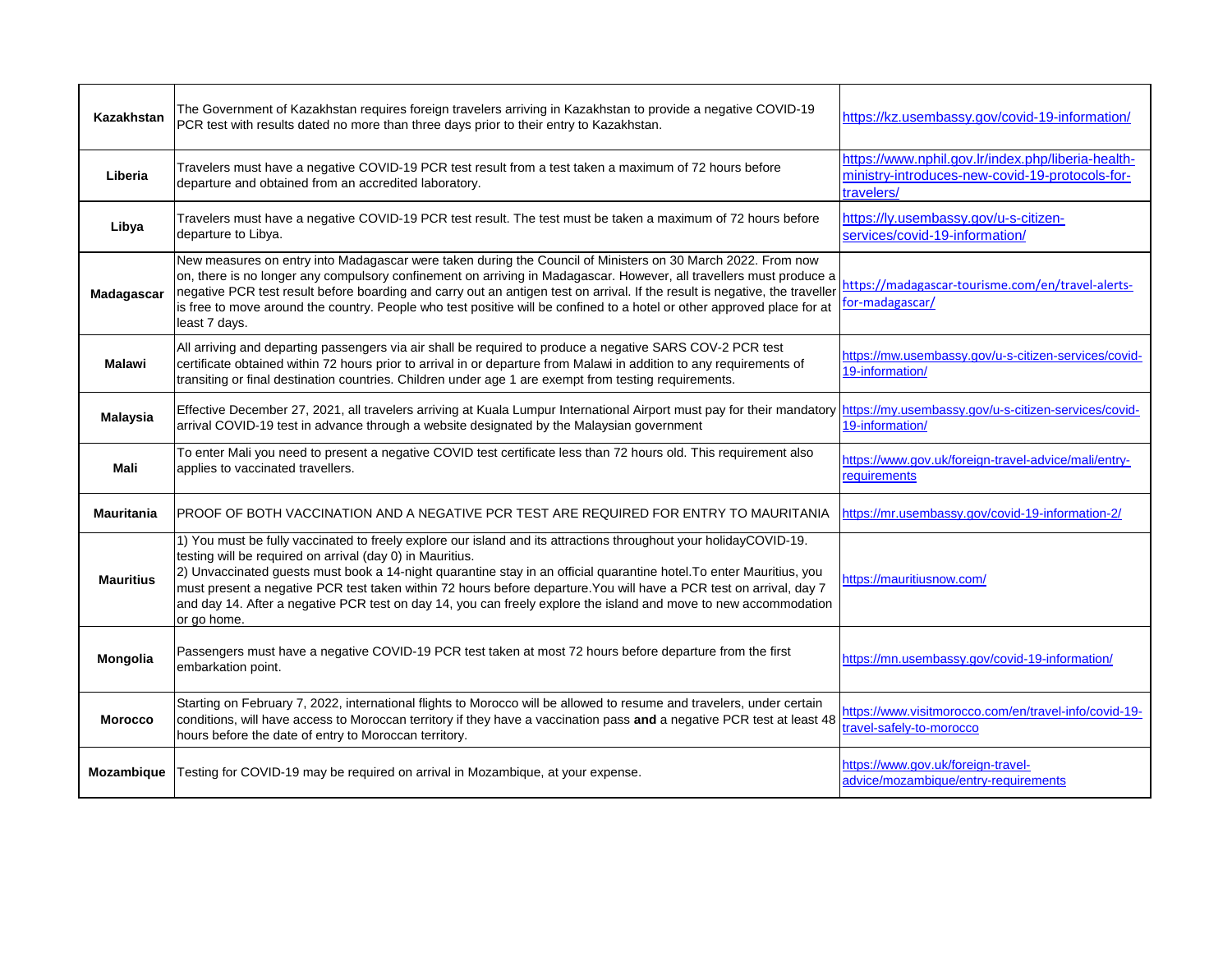| <b>Netherlands</b>         | People travelling to the Netherlands from a country outside the EU/Schengen area must always show a negative<br>COVID-19 test result. People travelling to the Netherlands from a country in the EU/Schengen area must show a<br>negative test result if they do not have proof of vaccination or a Digital COVID Certificate (DCC) based on proof of<br>recovery. Children under 12 do not have to show a negative test result. The person travelling must pay for the test<br>themselves.                                                                                                                                                                                                                                                                                                                                                                                                                                                                                                   | https://www.government.nl/topics/coronavirus-covid-<br>19/visiting-the-netherlands-from-abroad/mandatory-<br>negative-test-results-and-declaration/mandatory-when-<br>travelling-from-a-high-risk-country |
|----------------------------|-----------------------------------------------------------------------------------------------------------------------------------------------------------------------------------------------------------------------------------------------------------------------------------------------------------------------------------------------------------------------------------------------------------------------------------------------------------------------------------------------------------------------------------------------------------------------------------------------------------------------------------------------------------------------------------------------------------------------------------------------------------------------------------------------------------------------------------------------------------------------------------------------------------------------------------------------------------------------------------------------|-----------------------------------------------------------------------------------------------------------------------------------------------------------------------------------------------------------|
| Nicaragua                  | Travelers must have an original negative COVID-19 RT-PCR test result. The test must be taken a maximum of 72<br>hours before arrival in Nicaragua.                                                                                                                                                                                                                                                                                                                                                                                                                                                                                                                                                                                                                                                                                                                                                                                                                                            | https://www.intur.gob.ni/2020/09/21/nicaragua-<br>reanuda-vuelos-comerciales/                                                                                                                             |
| <b>Niger</b>               | For flights departing Niger's international airports, passengers must present a negative COVID-19 test dated within<br>72 hours of their departure.                                                                                                                                                                                                                                                                                                                                                                                                                                                                                                                                                                                                                                                                                                                                                                                                                                           | https://ne.usembassy.gov/u-s-citizen-<br>services/covid-19-information/                                                                                                                                   |
| Nigeria                    | Passengers must test negative by polymerase chain reaction (PCR) from the country of exit 3 days (72 hours) before<br>departure. Tests done more than 72 hours before departure are not valid                                                                                                                                                                                                                                                                                                                                                                                                                                                                                                                                                                                                                                                                                                                                                                                                 | https://covid19.ncdc.gov.ng/advisory/                                                                                                                                                                     |
| Palau                      | Travelers must submit proof of complete COVID-19 vaccination with final dose administered at least fourteen (14)<br>days prior to departure to the Republic.All Travelers must also provide proof of either: a). A negative result of a<br>COVID-19 PCR test (any type of PCR test, including NAAT, RTPCR, qPCR, RT-LAMP, TMA, molecular test,<br>isothermal amplification, ddPCR, or CRISPR), and such test must be taken within three (3) days prior to departure<br>from the point of origin to the Republic; or b). A negative result of a COVID-19 antigen test (WHO or US FDA<br>authorized or approved test), and such test must be taken within one (1) day prior to departure from the point of<br>origin to the Republic; or c). Documentation of recovery from COVID-19 which includes proof of a recent positive<br>viral test and a letter from a healthcare provider or a public health official stating that traveler has recovered from<br>COVID-19 and is cleared to travel. | https://www.palaugov.pw/travel/                                                                                                                                                                           |
| <b>Papua New</b><br>Guinea | 1) All persons must be fully vaccinated to travel to PNG, unless they are under 18 years of age or are a citizen of<br>Papua New Guinea. A person is considered fully vaccinated if they have had the recommended number of doses for<br>the vaccine as listed in Schedule 2, within the past 6 months; or they have had the recommended number of doses<br>for the vaccine, as listed in Schedule 2 and they have had a booster vaccine; 2) All persons traveling to PNG must<br>have a valid COVID-19 test within 72 hours prior to their original port of departure. Children aged 5 years and under<br>are exempted from being tested; 3) All people arriving into PNG will be tested for COVID-19 upon arrival;                                                                                                                                                                                                                                                                          | https://www.papuanewguinea.travel/travel-advice-<br>update                                                                                                                                                |
| Paraguay                   | Test (RNA detection techniques: RT-PCR / LAMP / NAAT) with a negative result performed in a time not exceeding<br>48 hours or SARS-CoV-2 Antigen Test with negative result performed in a time not exceeding 24 hours prior to<br>shipment. Travelers from Argentina, Brazil, Uruguay and Bolivia are exempt from this requirement.                                                                                                                                                                                                                                                                                                                                                                                                                                                                                                                                                                                                                                                           | https://www.migraciones.gov.py/index.php/tramites/ing<br>reso-y-salida-del-pais/exigencias-sanitarias-vigentes-<br>por-covid-19-para-el-ingreso-al-paraguay                                               |
| <b>Philippines</b>         | Travelers are required to provide proof of a negative COVID-19 RT-PCR test result taken a maximum of 48 hours<br>before departure from the origin country to the Philippines.                                                                                                                                                                                                                                                                                                                                                                                                                                                                                                                                                                                                                                                                                                                                                                                                                 | https://philippines.travel/safetrip                                                                                                                                                                       |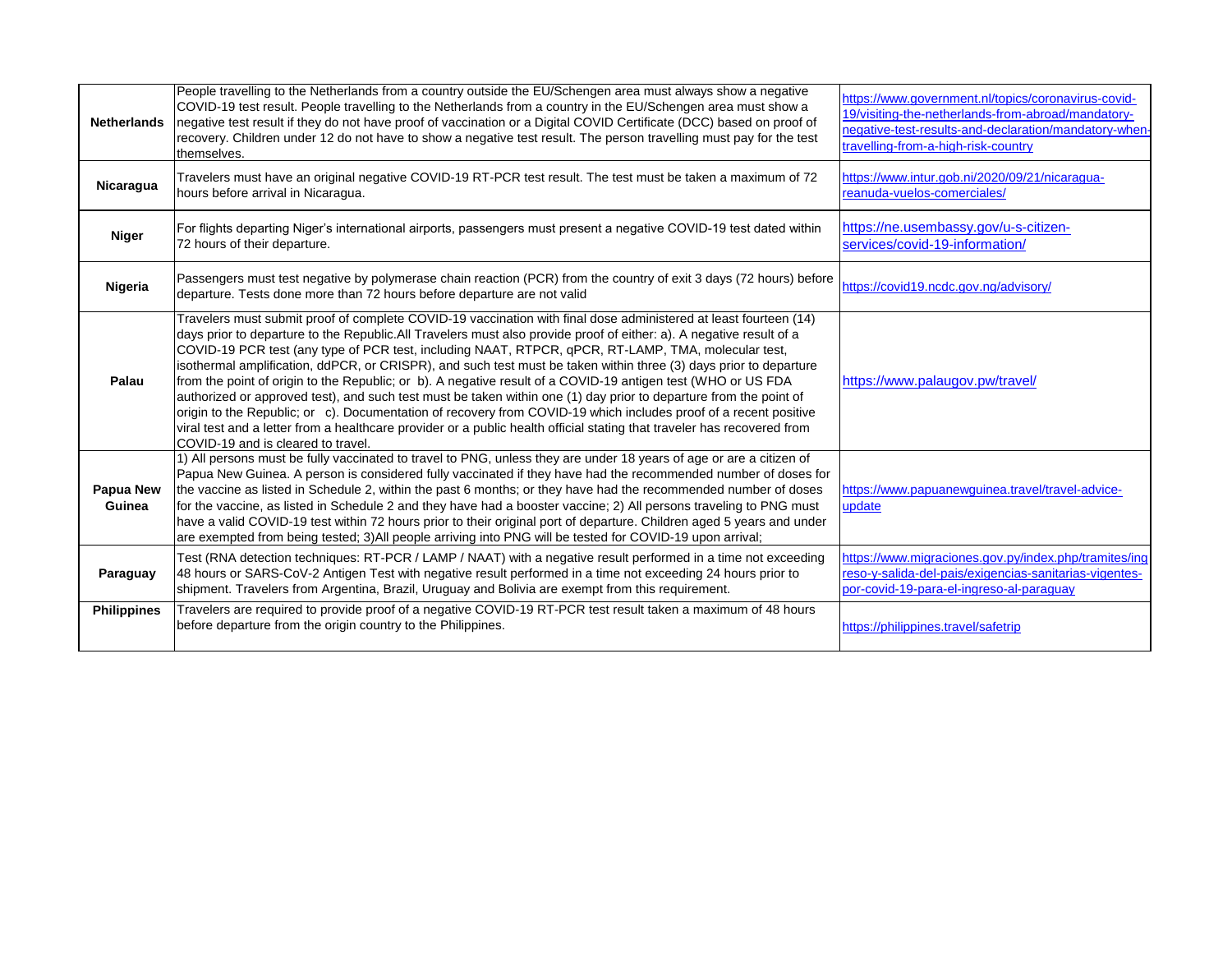| Portugal                                             | Mandatory<br>A valid vaccination EU Digital COVID Certificate (with a complete vaccination schedule or with a complete<br>vaccination schedule and a vaccine booster)<br>Or a valid test or recovery EU Digital COVID Certificate,<br>Or a valid vaccination certificate (with a complete vaccination schedule or a vaccine booster) or recovery certificate<br>issued by a third country, under reciprocal conditions: Albania, Andorra, Armenia, Benin, Cabo Verde, El Salvador,<br>Faroe Islands, Georgia, Israel, Iceland, Jordan, Lebanon, Liechtenstein, Moldova, Monaco, Montenegro, Morocco,<br>New Zealand, North Macedonia, Norway, Panama, San Marino, Serbia, Singapore, Switzerland, Taiwan, Thailand,<br>Tunisia, Togo, Turkey, Ukraine, United Arab Emirates, United Kingdom and the Crown Dependencies (Jersey,<br>Guernsey and the Isle of Man), Uruguay, The Vatican Vaccination certificates are accepted if they consider one of<br>the vaccines approved in Portugal and according to the terms that you can consult in "V - ADDITIONAL<br>INFORMATION / Vaccination" at the end of this page.<br>Or a negative RT-PCR Test (or similar NAAT test) - 72h before boarding, or<br>Or a negative Laboratorial Rapid Antigen Test - 24h before boarding | https://www.visitportugal.com/en/content/covid-19-<br>measures-implemented-portugal                                     |
|------------------------------------------------------|--------------------------------------------------------------------------------------------------------------------------------------------------------------------------------------------------------------------------------------------------------------------------------------------------------------------------------------------------------------------------------------------------------------------------------------------------------------------------------------------------------------------------------------------------------------------------------------------------------------------------------------------------------------------------------------------------------------------------------------------------------------------------------------------------------------------------------------------------------------------------------------------------------------------------------------------------------------------------------------------------------------------------------------------------------------------------------------------------------------------------------------------------------------------------------------------------------------------------------------------------------------------------|-------------------------------------------------------------------------------------------------------------------------|
| Qatar                                                | All travellers must submit a negative pre-travel PCR lab result obtained no more than 48 hours before the time of<br>departure from the country of origin                                                                                                                                                                                                                                                                                                                                                                                                                                                                                                                                                                                                                                                                                                                                                                                                                                                                                                                                                                                                                                                                                                                | https://covid19.moph.gov.qa/EN/travel-and-return-<br>policy/Pages/default.aspx                                          |
| Russia<br><b>Federation</b>                          | The Russian government requires that all foreign travelers present a negative PCR COVID-19 test result upon<br>arrival, dated no later than two days prior to arrival in Russia. The results can be in English and/or digital.                                                                                                                                                                                                                                                                                                                                                                                                                                                                                                                                                                                                                                                                                                                                                                                                                                                                                                                                                                                                                                           | https://ru.usembassy.gov/covid-19-information/                                                                          |
| <b>Nevis</b>                                         | All travelers must submit a COVID-19 RT-PCR or NAAT negative test result from a CLIA/CDC/UKAS approved lab<br>Saint Kitts and accredited with ISO/IEO 17025 standard, taken within 3 days of your arrival, along with the required embarkation<br>form, and all other supporting documentation. An embarkation form is required regardless of age. Forms must be<br>submitted no later than 24 hours prior to travel.                                                                                                                                                                                                                                                                                                                                                                                                                                                                                                                                                                                                                                                                                                                                                                                                                                                    | https://www.stkittstourism.kn/travel-requirements                                                                       |
| <b>Saint Lucia</b>                                   | 1) Fully vaccinated travellers aged 5 years and older must have a valid negative Rapid Antigen test or Rapid COVID-<br>19 PCR test done 1 day prior to arrival or a valid negative RT- PCR COVID-19 test done within 5 days prior to<br>arrival. 2)Unvaccinated travellers aged 5 years and older must have a valid negative RT- PCR COVID-19 test done<br>within 5 days prior to arrival.                                                                                                                                                                                                                                                                                                                                                                                                                                                                                                                                                                                                                                                                                                                                                                                                                                                                               | https://www.stlucia.org/en/covid-19/                                                                                    |
| <b>Saint Vincent</b><br>and the<br><b>Grenadines</b> | All travelers, including those fully vaccinated, must have a negative COVID-19 RT-PCR test result. The test must be<br>taken a maximum of 72 hours (3 days) before arrival.                                                                                                                                                                                                                                                                                                                                                                                                                                                                                                                                                                                                                                                                                                                                                                                                                                                                                                                                                                                                                                                                                              | http://health.gov.vc/health/index.php/covid-19-<br>protocols-documents                                                  |
| Säo Tomé and<br><b>Príncipe</b>                      | All nationalities - from the age of 12, and who hold a full vaccination certificate, to submit a negative antigen test,<br>performed up to 48 hours before the date of travel. For citizens who are not yet vaccinated, the mandatory<br>presentation of the negative PCR test, performed up to 72 hours before the date of travel, is maintained. Upon arrival<br>in São Tomé, they will be subject to thermal screening and must provide printed or digital proof of the negative test<br>result to COVID-19 to the Sao Tome authorities for the purpose of monitoring and verifying its authenticity. There is<br>no obligation of prophylactic isolation.                                                                                                                                                                                                                                                                                                                                                                                                                                                                                                                                                                                                            | https://portaldascomunidades.mne.gov.pt/pt/vai-<br>viajar/conselhos-aos-viajantes/africa/sao-tome-e-<br><b>principe</b> |
| Serbia                                               | Foreign citizens are allowed to enter the Republic of Serbia provided that they have one of the following<br>documents:1)Negative RT-PCR test for the presence of SARS-CoV-2 virus while the negative Antigen FIA Rapid test<br>is valid only if it is done in the United States of America or Republic of Slovenia, not older than 48 hours from the date https://www.mfa.gov.rs/en/citizens/travel-serbia/covid-<br>of issue of the results; 2) Certificate of complete vaccination issued by the Republic of Serbia, i.e. a foreign state with 19-entry-requirements<br>which the Republic of Serbia has concluded an agreement on the recognition of vaccination; 3) Certificate of<br>overcome COVID-19 disease; 4) EU digital certificate.                                                                                                                                                                                                                                                                                                                                                                                                                                                                                                                         |                                                                                                                         |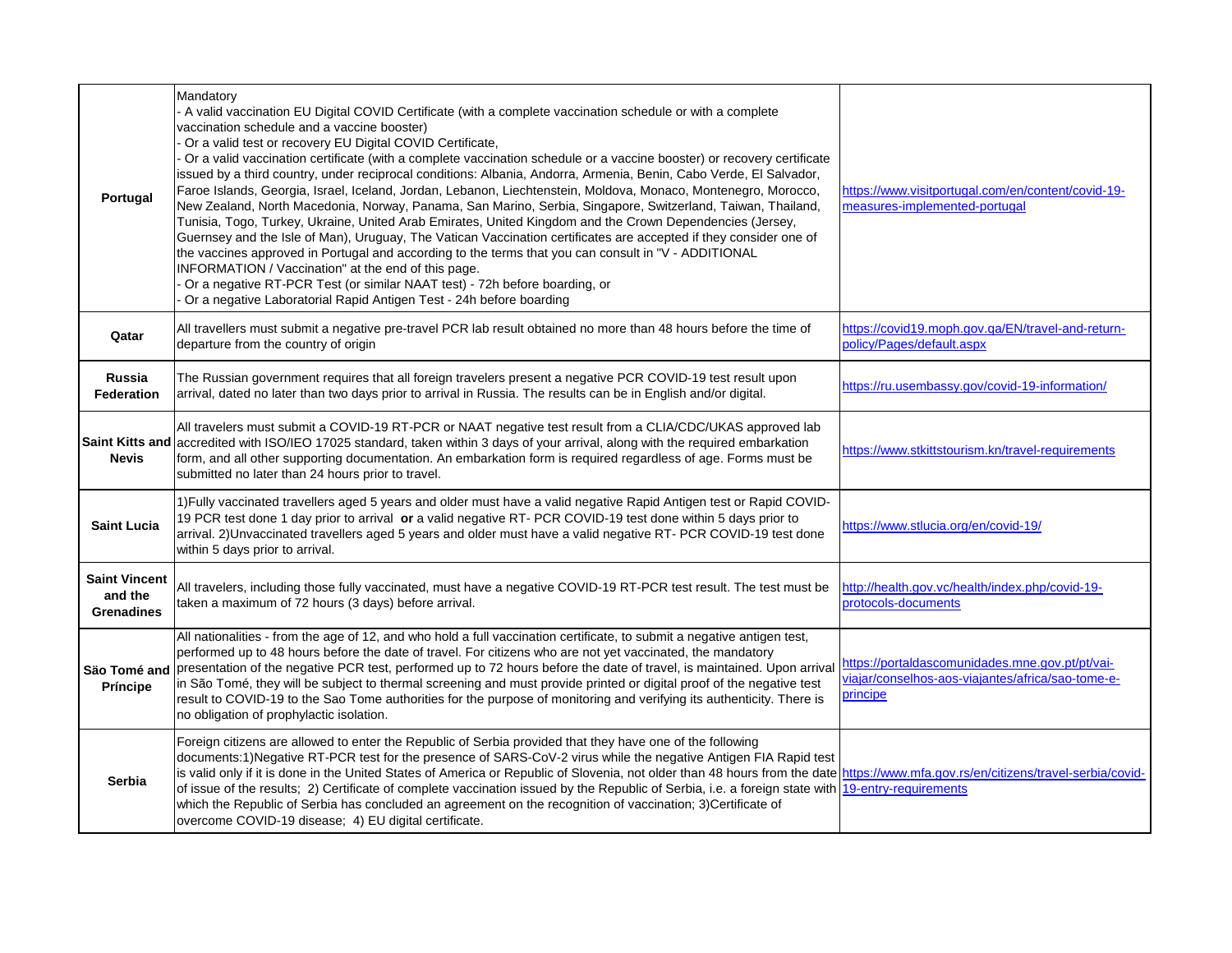| <b>Seychelles</b>   | Effective as of 6th January 2022, Seychelles is welcoming all visitors irrespective of their vaccination status on<br>the condition that they have a COVID-19 negative PCR test certificate that must be taken within 72 hours prior<br>to travel. No quarantine is required for visitors entering Seychelles.                                                                                                                                                                                                                                                                                                                                                                                                                                                                                                                                                                                                                                                                                 | http://tourism.gov.sc/wp-<br>content/uploads/2021/11/Seychelles-Visitor-Travel-<br>Advisory-17-January-2022.pdf   |
|---------------------|------------------------------------------------------------------------------------------------------------------------------------------------------------------------------------------------------------------------------------------------------------------------------------------------------------------------------------------------------------------------------------------------------------------------------------------------------------------------------------------------------------------------------------------------------------------------------------------------------------------------------------------------------------------------------------------------------------------------------------------------------------------------------------------------------------------------------------------------------------------------------------------------------------------------------------------------------------------------------------------------|-------------------------------------------------------------------------------------------------------------------|
| <b>Singapore</b>    | Fully vaccinated travelers, including Singapore citizens and residents, must have a negative COVID-19 PCR or<br>antigen rapid test result. The test must be taken a maximum of 2 days before departure to Singapore by an<br>internationally accredited or recognized lab/clinic/medical facility and must be in English, or include an English<br>translation. The Ministry of Health of Singapore provides a list of approved test providers in third countries. For<br>countries not available on the list, travelers should check with the country/region of departure's Department of Health<br>or Ministry of Health equivalent for approved test providers.                                                                                                                                                                                                                                                                                                                             | https://safetravel.ica.gov.sg/shn-and-swab-summary                                                                |
| <b>South Korea</b>  | All passengers arriving in the ROK by plane must provide proof of a negative COVID-19 PCR test taken within 48<br>hours of their departure. Quarantine Exemption System implementation will start from March 21st for those who HAVE https://kr.usembassy.gov/022420-covid-19-<br>registered their COVID19 vaccination in Korea. Quarantine Exemption System implementation will start from April 1st<br>for those who HAVE NOT registered their COVID19 vaccination in Korea.                                                                                                                                                                                                                                                                                                                                                                                                                                                                                                                 | information/                                                                                                      |
| <b>South Africa</b> | Travellers arriving into South Africa are required to produce a negative Polymerase Chain Reaction (PCR) test result<br>taken not more than 72 hours before the date of travel and a completed Traveller Health Questionnaire (THQ).Fully<br>vaccinated individuals are permitted to enter South Africa but they are still required to produce a negative PCR test<br>result on entry.                                                                                                                                                                                                                                                                                                                                                                                                                                                                                                                                                                                                         | https://sacoronavirus.co.za/2022/01/31/frequently-<br>asked-questions-international-travel/                       |
| <b>South Sudan</b>  | 1) Per guidance issued on July 25, 2021, by the Ministry of Health in the Republic of South Sudan, travelers must<br>present a valid SARS-CoV2 PCR negative test certificate with a sample collected not more than 72 hours prior to<br>arrival at the point of entry and with documentation of full COVID-19 vaccinations (completed at least two weeks<br>before traveling) to not require a quarantine period. 2) Per guidance issued on December 22, 2021, by the Ministry<br>of Health in the Republic of South Sudan, both inbound and outbound travelers must present both a negative PCR<br>test and proof of vaccination.                                                                                                                                                                                                                                                                                                                                                             | https://ss.usembassy.gov/covid-19-information/                                                                    |
| Sudan               | 1) Effective August 18, 2021, and until further notice, the Sudanese Civil Aviation Authority requires all passenger<br>arriving from North/South America, Europe, Australia, and New Zealand to possess a certified negative polymerise<br>chain reaction (PCR) test certificate dated within 96 hours of arrival. Persons 8 years old and younger are exempt.<br>(2) Effective August 18, 2021, the Sudanese Civil Aviation Authority requires all passengers, except as noted above,<br>to possess a certified negative polymerise chain reaction (PCR) test certificate dated within 72 hours of arrival.<br>Persons 8 years old and younger are exempt.                                                                                                                                                                                                                                                                                                                                   | https://sd.usembassy.gov/covid-19-information/                                                                    |
| <b>Suriname</b>     | Travelers arriving must have a negative COVID-19 RT-PCR test result taken a maximum of 48 hours before<br>departure to Suriname. Alternatively, COVID-19 antigen tests taken a maximum of 24 hours before departure are<br>also be accepted.                                                                                                                                                                                                                                                                                                                                                                                                                                                                                                                                                                                                                                                                                                                                                   | https://www.flyslm.com/wp-<br>content/uploads/2022/02/SUR-Covid-19-measures-<br>from-February-9th-2022.pdf        |
| <b>Sweden</b>       | 1) As of 21 January 2022, people travelling to Sweden from EU/EEA countries, including the Nordic countries, must<br>present the EU Digital COVID Certificate or a corresponding certificate showing that they have either been<br>vaccinated against COVID-19, tested negative within 72 hours of arrival or recovered from COVID-19 in the last six<br>months. This requirement applies to foreign citizens aged 18 and over, with certain exemptions. 2)As of 21 January,<br>foreign citizens travelling to Sweden from a country outside the EU/EEA may only enter the country if they are<br>covered by one of the exemptions from the entry ban and can also present a negative result from a COVID-19 test<br>taken within 72 hours of arrival to Sweden, or are exempt from the test requirement. Exemptions from the entry ban<br>and test requirement apply for several categories of travellers, including for those with a vaccination certificate issued<br>in certain countries. | https://government.se/press-<br>releases/2022/01/amendments-to-the-entry-ban-for-<br>people-who-travel-to-sweden/ |
| Tajikistan          | All travelers must show results from a negative COVID-19 PCR test issued within 72 hours of arrival. Test results are<br>verified before passengers are allowed to board flights to Dushanbe and again upon arrival in Dushanbe.                                                                                                                                                                                                                                                                                                                                                                                                                                                                                                                                                                                                                                                                                                                                                               | https://tj.usembassy.gov/covid-19-information/                                                                    |